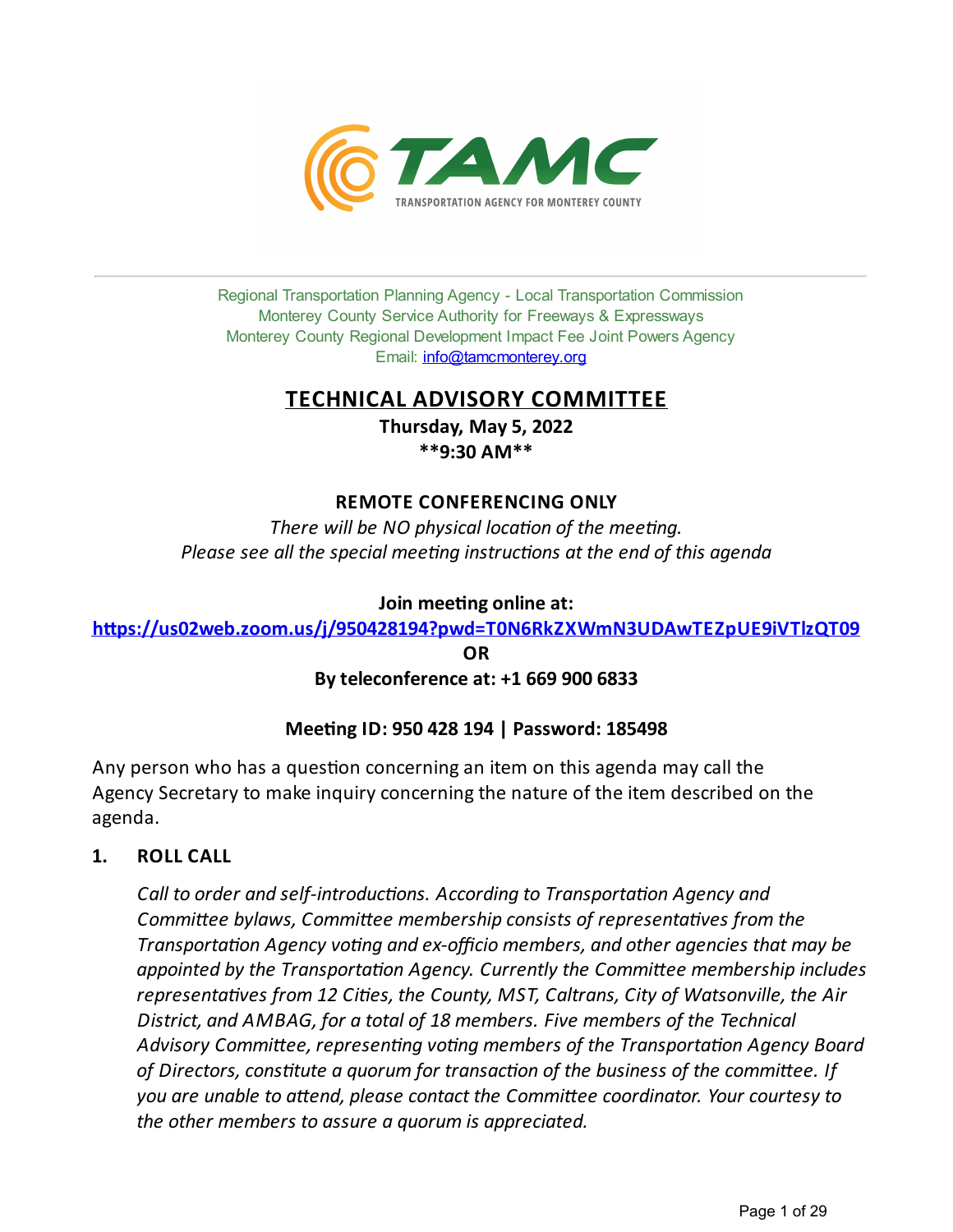# **2. PUBLIC COMMENTS**

Any member of the public may address the Committee on any item not on the agenda but within the jurisdiction of the Committee. Under this item, each member of the public is allowed three minutes to address concerns. Comments in items on this agenda may be given when that agenda item is discussed. Persons who wish to address the Committee for public comment or on an item on the agenda are encouraged to submit comments in writing to Maria at maria@tamcmonterey.org by 5:00 pm the Tuesday before the meeting, and such comments will be distributed to the Committee before the meeting.

## **3. BEGINNING OF CONSENT AGENDA**

Approve the staff recommendations for items listed below by majority vote with one motion. Any member may pull an item off the Consent Agenda to be moved to the end of the **CONSENT AGENDA** for discussion and action.

**3.1 APPROVE** the draft Technical Advisory Committee Minutes for April 7, 2022.

**- Mon(el**

## **END OF CONSENT AGENDA**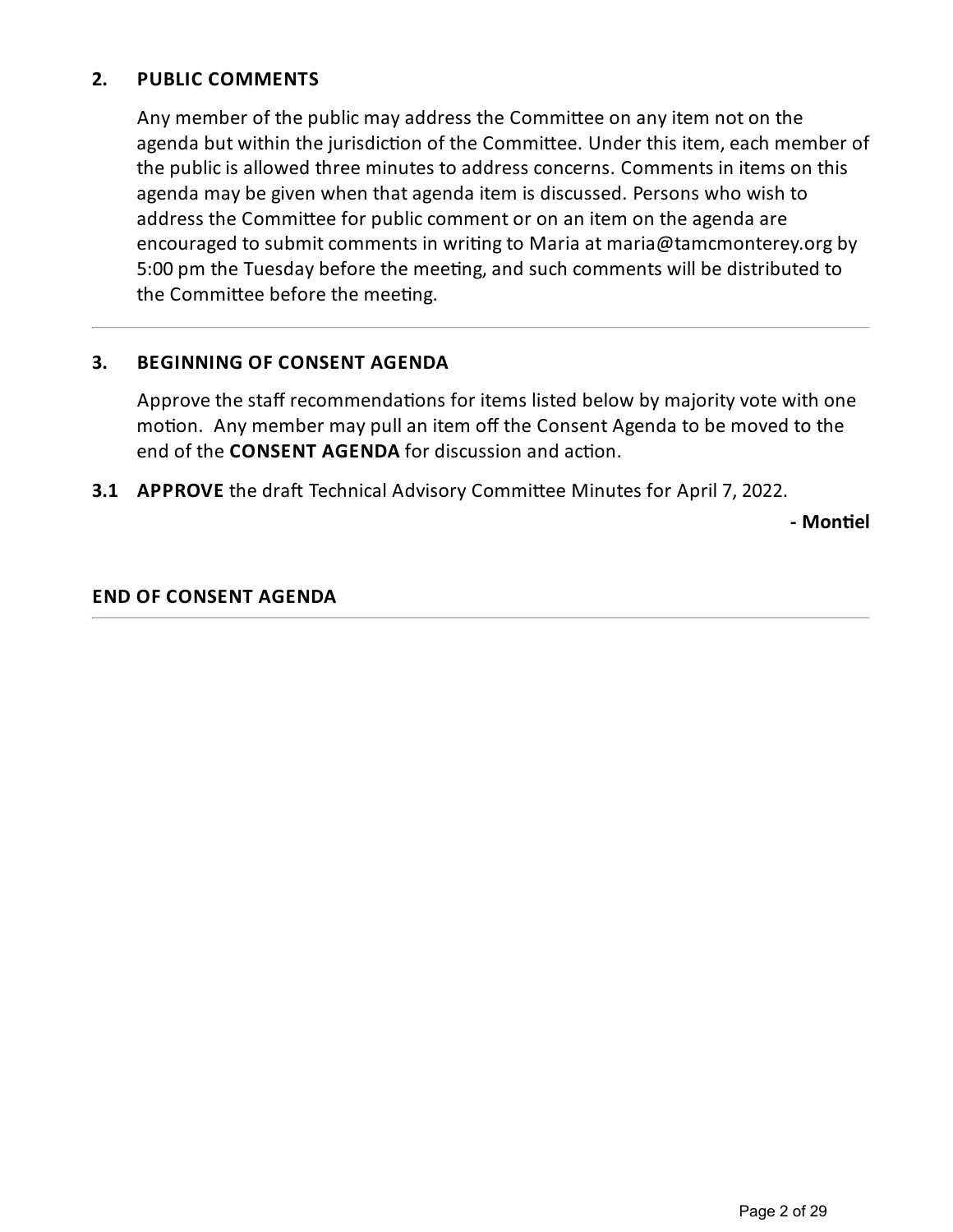**4. RECEIVE and DISCUSS** the updated Active Transportation Support Program Guidelines and Application.

**-Guther**

*The Active Transportation Support Program (formerly the Bike Secure program), has been updated and expanded, and the guidelines and applicaon materials have been redesigned. Thechanges were madeto offer applicants morechoices and encourage more potenal recipients to apply.*

**5. RECEIVE** update on state legislation and **PROVIDE** input to staff.

**- Watson**

*Staff will present several proposed state bills for the Commi%eeto provideinput on possible posions for the TAMC Board of Directors to consider.*

**6. RECEIVE** presentation on the CalRecycle Derived Aggregate program.

**- Rose Redlich (TDA program)**

*Tire Derived Aggregate, or TDA, is a sustainablelightweight and cost-efficient material that can be used for transportaon projects. The California Department of Resources Recycling* and *Recovery, known* as *CalRecycle, will present information and grant opportunies availableto agencies for the use of TDA products.*

**7. RECEIVE** information on outstanding balances of local jurisdiction shares of Surface Transportation Block Grant Program (formerly "Regional Surface Transportation Program") funds.

**- Zeller**

*The Transportation Agency Board approved fair-share and competitive funding from* the Surface Transportation Block Grant Program in August 2020, and a *program of projects for the Safe Streets Pilot Program in December 2019. The Agency's adopted funding program guidelines requirethefunds to beexpended within three years or be subject to rescission.* 

- **8. ANNOUNCEMENTS**
- **9. ADJOURN**

**Next Committee meeting will be on Thursday, June 2, 2022 at 9:30 a.m.**

**REMINDER:** If you have any items for the next Committee Agenda, please submit them to: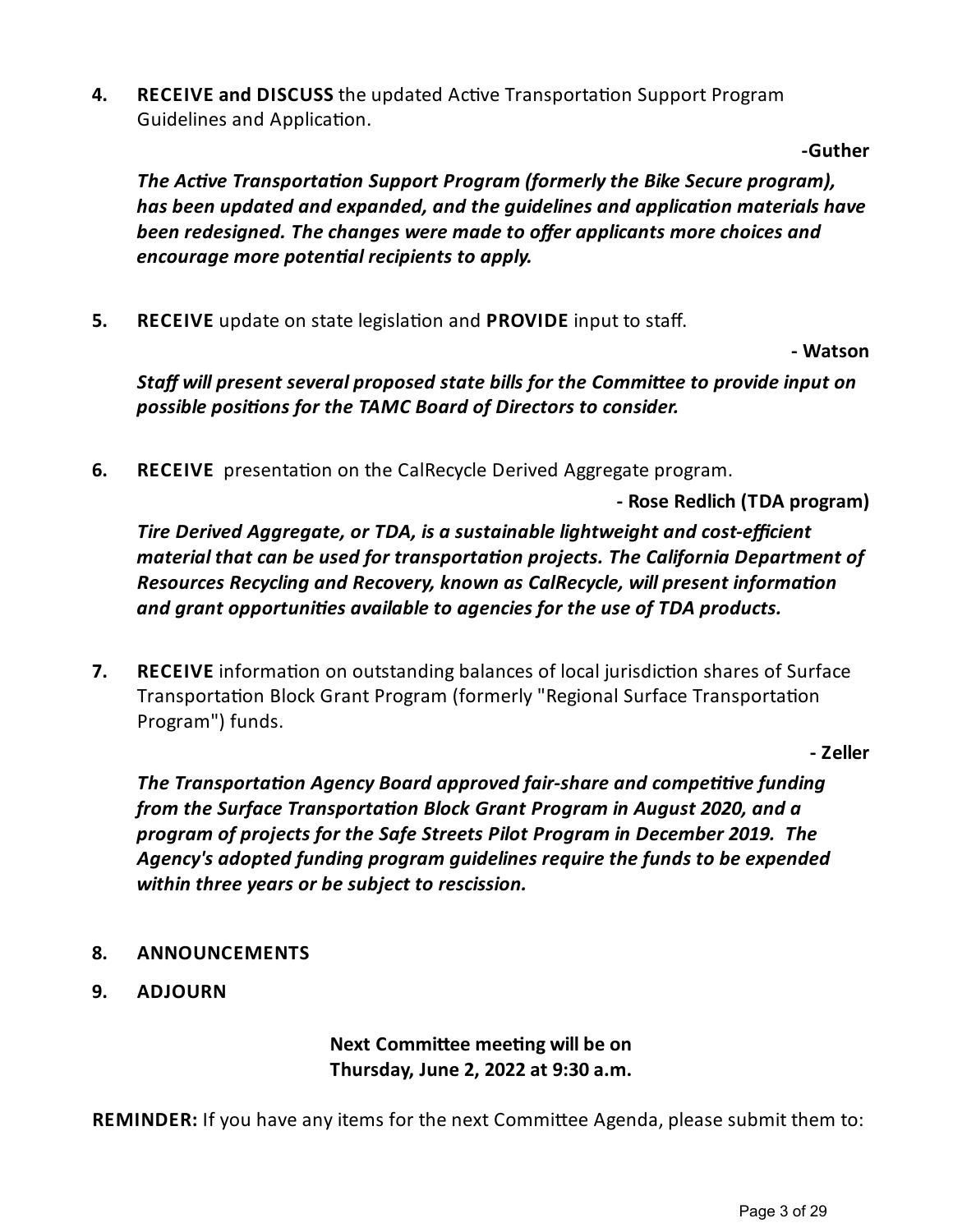Transportation Agency for Monterey County; Attn: Doug Bilse; 55-B Plaza Circle, Salinas, CA 93901, **email:** [doug@tamcmonterey.org](mailto:mike@tamcmonterey.org)

The Committee Agenda will be prepared by Agency staff and will close at noon nine (9) working days before the regular meeting. Any member may request in writing an item to appear on the agenda. The request shall be made by the agenda deadline and any supporting papers must be furnished by that time or be readily available.

# Important Meeting Information

Remote Meetings: On March 12, 2020, Governor Newsom issued Executive Order N-25-20, which enhanced State and Local Governments ability to respond to COVID-19 Pandemic based on Guidance for Gatherings issued by the California Department of Public Health. The Executive Order specifically allowed local legislative bodies to hold meetings via teleconference and to make meetings accessible electronically, in order to protect public health. That order expired on September 30, 2021. Governor Newsom has now signed AB 361, and the TAMC Board of Directors approved a resolution to enact AB 361 on September 22, 2021. This legislation permits teleconferencing for Brown Act meetings during a state of emergency. Thus, TAMC meetings will convene remotely, until further notice. For remote meetings, the public is strongly encouraged to use the Zoom app for best reception. Prior to the meeting, participants should download the Zoom app at: https://zoom.us/download. A link to simplified instruction for the use of the Zoom app is: https://blog.zoom.us/wordpress/2018/07/03/video-communications-best-practice-guide/

Remote Meeting Public Comment: Due to current circumstances, there may be limited opportunity to provide verbal comments during remote meetings. Persons who wish to address the Committee for public comment or on an item on the agenda are encouraged to submit comments in writing to <u>[maria@tamcmonterey.org](mailto:maria@tamcmonterey.org)</u> by 5:00pm the Monday before the meeting. Such comments will be distributed to the Committee before the meeting. Members of the public participating by Zoom are instructed to be on mute during the proceedings and to speak only when public comment is allowed, after requesting and receiving recognition from the Chair.

Agenda Packet and Documents: Any person who has a question concerning an item on this agenda may call or email the Agency office to make inquiry concerning the nature of the item described on the agenda. Complete agenda packets are on display online at the Transportation Agency for Monterey County website. Documents relating to an item on the open session that are distributed to the Committee less than 72 hours prior to the meeting shall be available for public review at the Agency website. Agency contact information is as follows:

> Transportation Agency for Monterey County www.tamcmonterey.org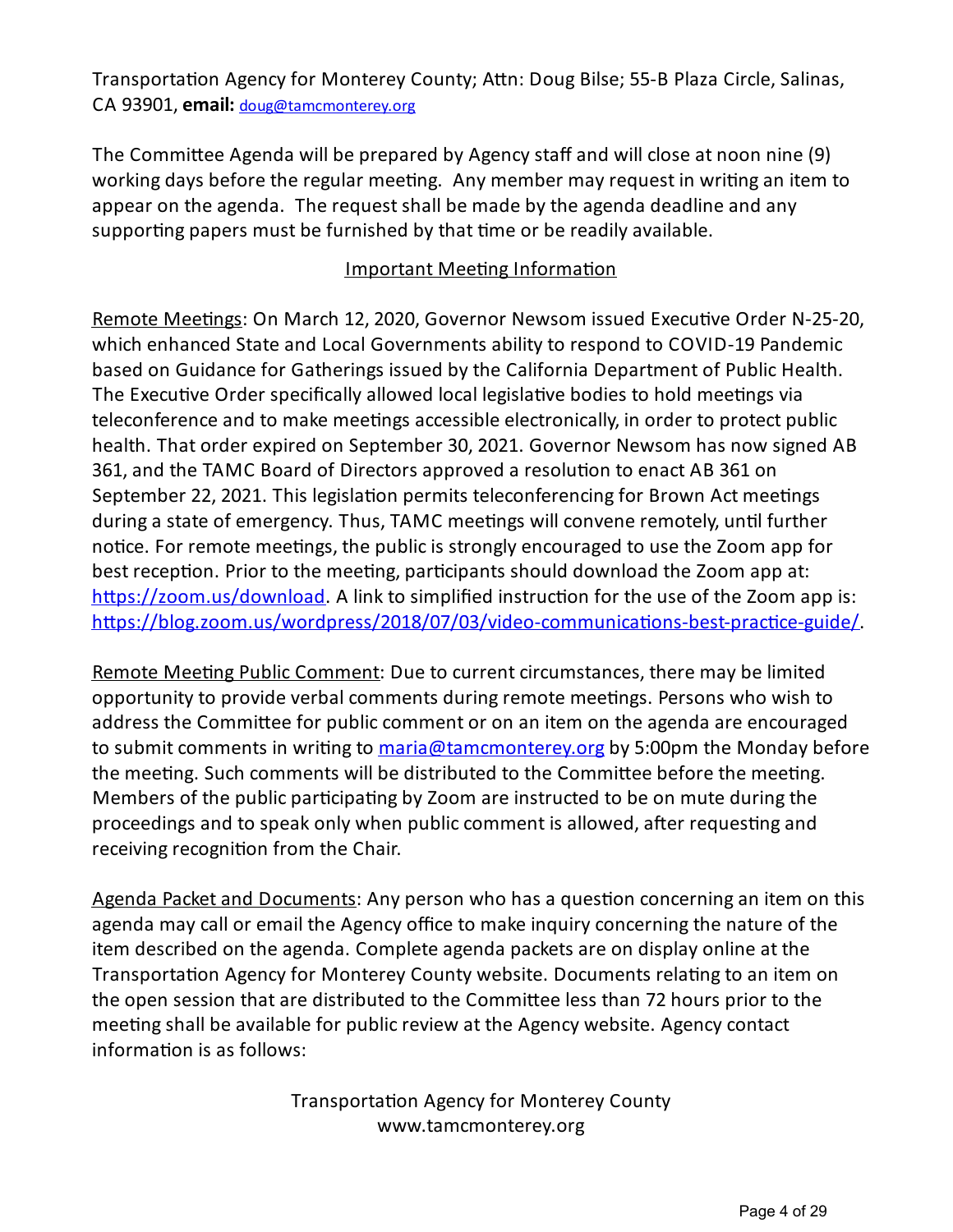# Office is closed an all employees are working remotely until further notice TEL: 831-775-0903 EMAIL: info@tamcmonterey.org

Agenda Items: The agenda will be prepared by Agency staff and will close at noon nine (9) working days before the regular meeting. Any member of the Committee may request in writing an item to appear on the agenda. The request shall be made by the agenda deadline and any supporting papers must be furnished by that time or be readily available.

Alternative Agenda Format and Auxiliary Aids: If requested, the agenda shall be made available in appropriate alternative formats to persons with a disability, as required by Section 202 of the Americans with Disabilities Act of 1990 (42 USC Sec. 12132), and the federal rules and regulations adopted in implementation thereof. Individuals requesting a disability-related modification or accommodation, including auxiliary aids or services, may contact Transportation Agency staff at 831-775-0903. Auxiliary aids or services include wheelchair accessible facilities, sign language interpreters, Spanish language interpreters, and printed materials in large print, Braille or on disk. These requests may be made bya person with a disability who requires a modification or accommodation in order to participate in the public meeting and should be made at least 72 hours before the meeting. All reasonable efforts will be made to accommodate the request.

# **CORRESPONDENCE, MEDIA CLIPPINGS, and REPORTS - No items this month**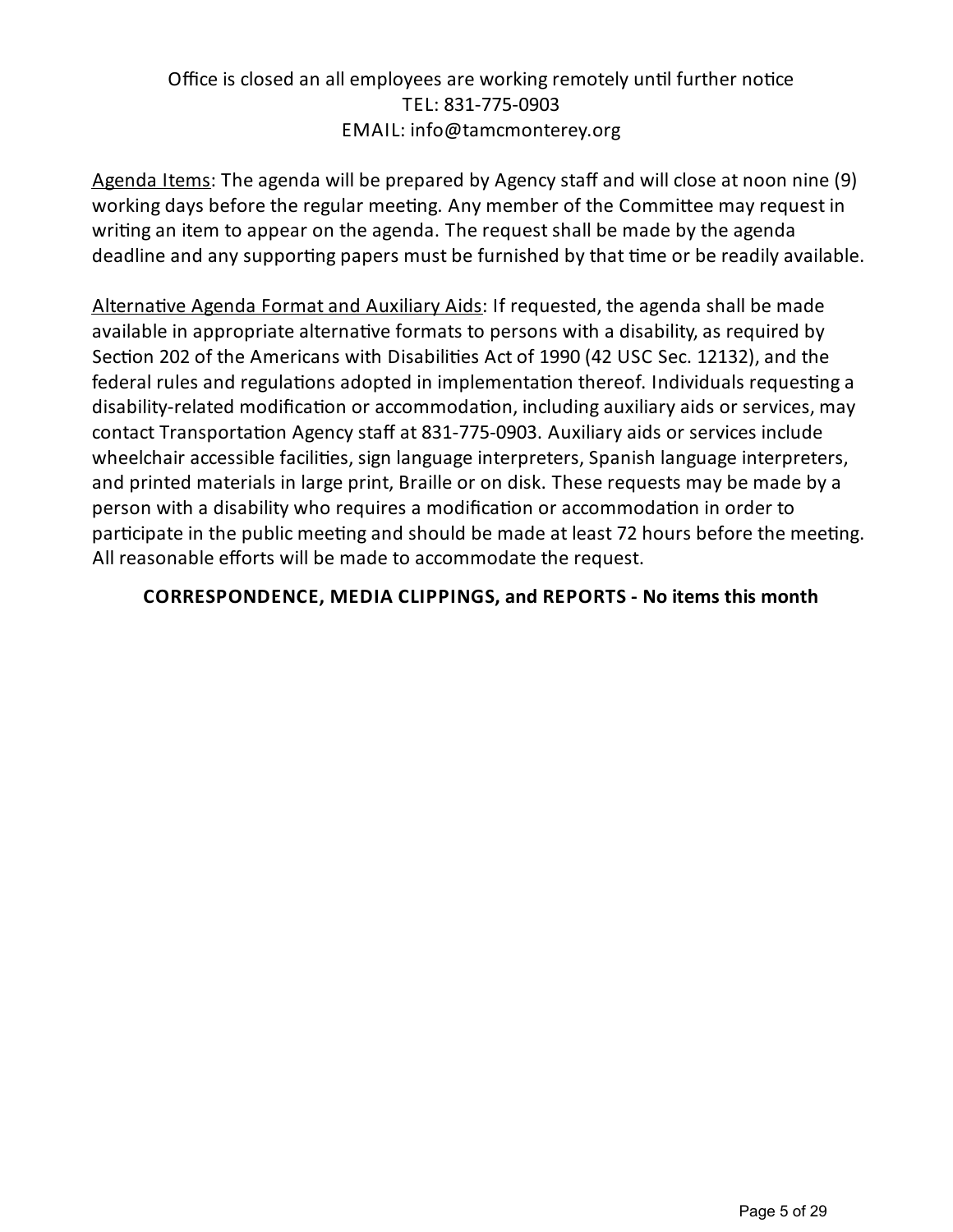

# *Memorandum*

| Subject:             | Draft TAC Minutes - April 7, 2022       |
|----------------------|-----------------------------------------|
| <b>Meeting Date:</b> | May 5, 2022                             |
| From:                | Maria Montiel, Administrative Assistant |
| To:                  | <b>Technical Advisory Committee</b>     |

## **RECOMMENDED ACTION:**

APPROVE the draft Technical Advisory Committee Minutes for April 7, 2022.

ATTACHMENTS:

Draft April TAC Minutes  $\mathbf{D}$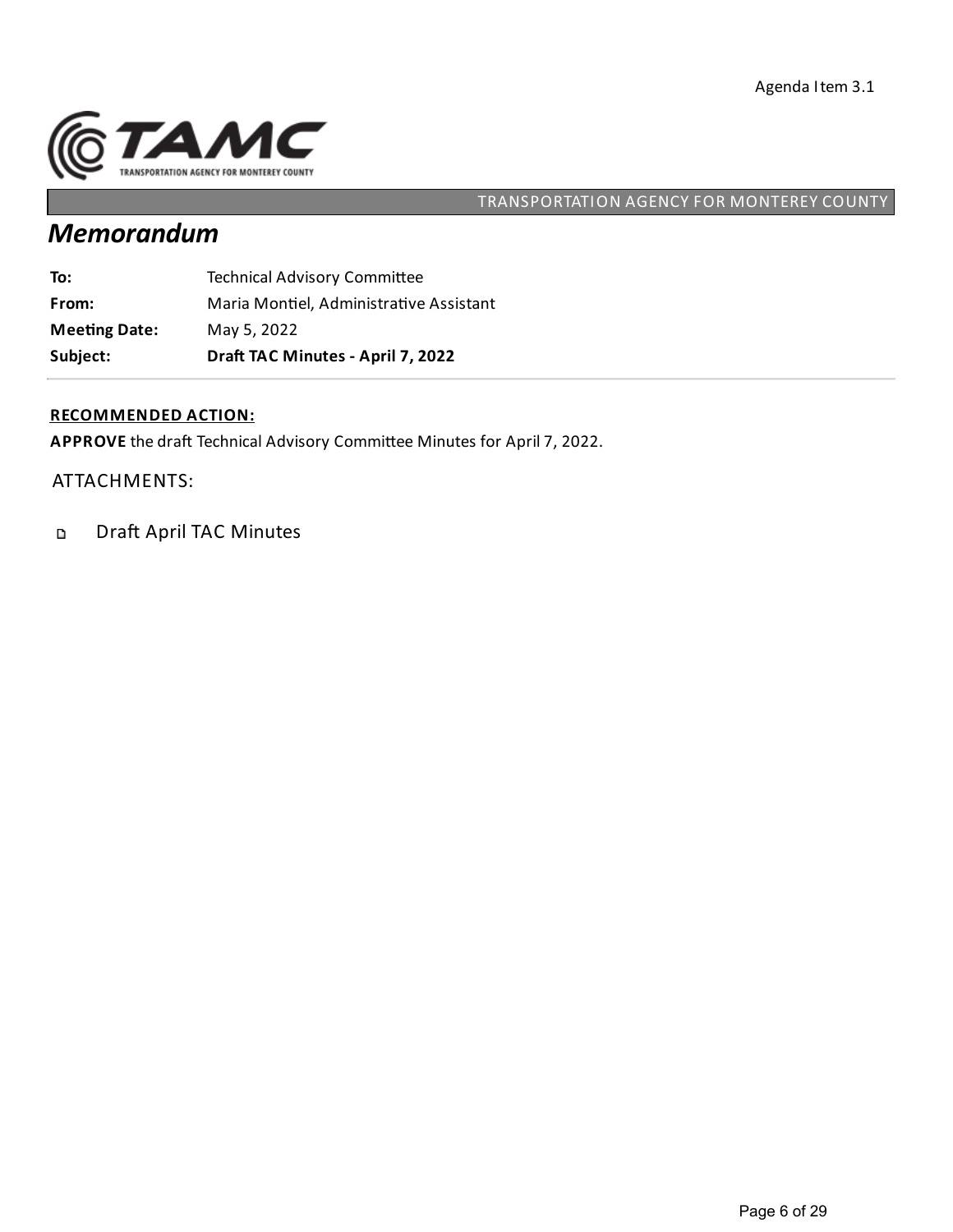## **TECHNICAL ADVISORY COMMITTEE MINUTES**

## **Meeting held via Zoom**

## **Final Minutes of Thursday, April 7, 2022**

| <b>COMMITTEE MEMBERS</b>                                | <b>MAY</b><br>21 | <b>JUN</b><br>21  | <b>AUG</b><br>21 | <b>SEP</b><br>21 | <b>OCT</b><br>21 | <b>NOV</b><br>21 | <b>DEC</b><br>21 | <b>JAN</b><br>22 | <b>FEB</b><br>22 | <b>MAR</b><br>22         | <b>APR</b><br>22 |
|---------------------------------------------------------|------------------|-------------------|------------------|------------------|------------------|------------------|------------------|------------------|------------------|--------------------------|------------------|
| R. Harary, Carmel-by-the-Sea<br>(R. Culver)             | P                | P                 | P                | P                | P                | P                | N                | P                | ${\sf P}$        | P(A)                     | P(A)             |
| J. Guertin, Del Rey Oaks                                |                  |                   |                  | P                |                  |                  | $\mathbf{o}$     |                  |                  | $\overline{\phantom{a}}$ | $\frac{1}{2}$    |
| P. Dobbins Gonzales<br>(vacant)                         | P                | P                 | P                |                  | P                |                  |                  | E                | P                | ${\sf P}$                | P                |
| D. Pike, Greenfield<br>(T. Nisich)                      |                  | $P/P(A)$ $P/P(A)$ | P                | P/P(A)           | P                | P                | M                | P(A)             | P                | P/P(A)                   | P                |
| O. Hurtado, King City<br>(S. Adams)                     | P                | P                 | P                | P                | P                | P                | E                | P                | $\mathsf{P}$     | $\sf P$                  | P                |
| B. McMinn, Marina<br>(E. Delos Santos)                  | P                | P                 | P                | P                |                  | P                | E                | P                | P                | P                        | P                |
| M. Garcia, Monterey Vice Chair<br>(A. Renny, F. Roveri) | P(A)             | P(A)              | P/P(A)           | P(A)             | P(A)             | P(A)             | T                | P                | P                | $\mathsf{P}$             | P                |
| D. Gho, Pacific Grove<br>(J. Halabi)                    | P                | P                 | P/P(A)           | P                | P                | P                | 1                | P                | P                | P                        | P                |
| A. Easterling, Salinas<br>(vacant)                      | P                | P                 | P                | P                | P                | P                | N                | P                | P                | P                        | P                |
| L. Gomez, Sand City<br>(A. Blair)                       | P                | P                 |                  | P                | P                | P                | G                | P                | P                | P                        |                  |
| N. Patel, Seaside<br>(P. Grogan /L. Llantero)           |                  | P                 |                  | P                | P                | P(A)             |                  | P(A)             | P                |                          | P                |
| L. Gomez, Soledad<br>(O. Espinoza)                      |                  | $P/P(A)$ $P/P(A)$ |                  | P                | P                | P                |                  | P                | P                | P                        | $\overline{a}$   |
| C. Alinio, MCPW, Chair<br>(E. Saavedra)                 | P(A)             |                   |                  | P                |                  | P                |                  | P                | P                | ${\sf P}$                | P                |
| M. Taylor, AMBAG<br>(P. Hierling)                       | P/P(A)           | P                 | P                | P                | P                | P                |                  | P                | P(A)             | P                        | P                |
| J. Xiao, Caltrans<br>(K. McClendon)                     | P                | P                 |                  |                  | P                |                  |                  | P                | E                | ${\sf P}$                | P                |
| M. McCluney, CSUMB                                      |                  |                   | P                |                  | P                | P                |                  | P                | ${\sf P}$        |                          | P                |
| A. Romero, MBUAPCD                                      |                  |                   |                  |                  |                  |                  |                  |                  |                  |                          |                  |
| S. Campi, MST<br>(M. Overmeyer/ M. Deal)                |                  | P                 | P                | P                | P                | P                |                  | P                | P                | P                        | P(A)             |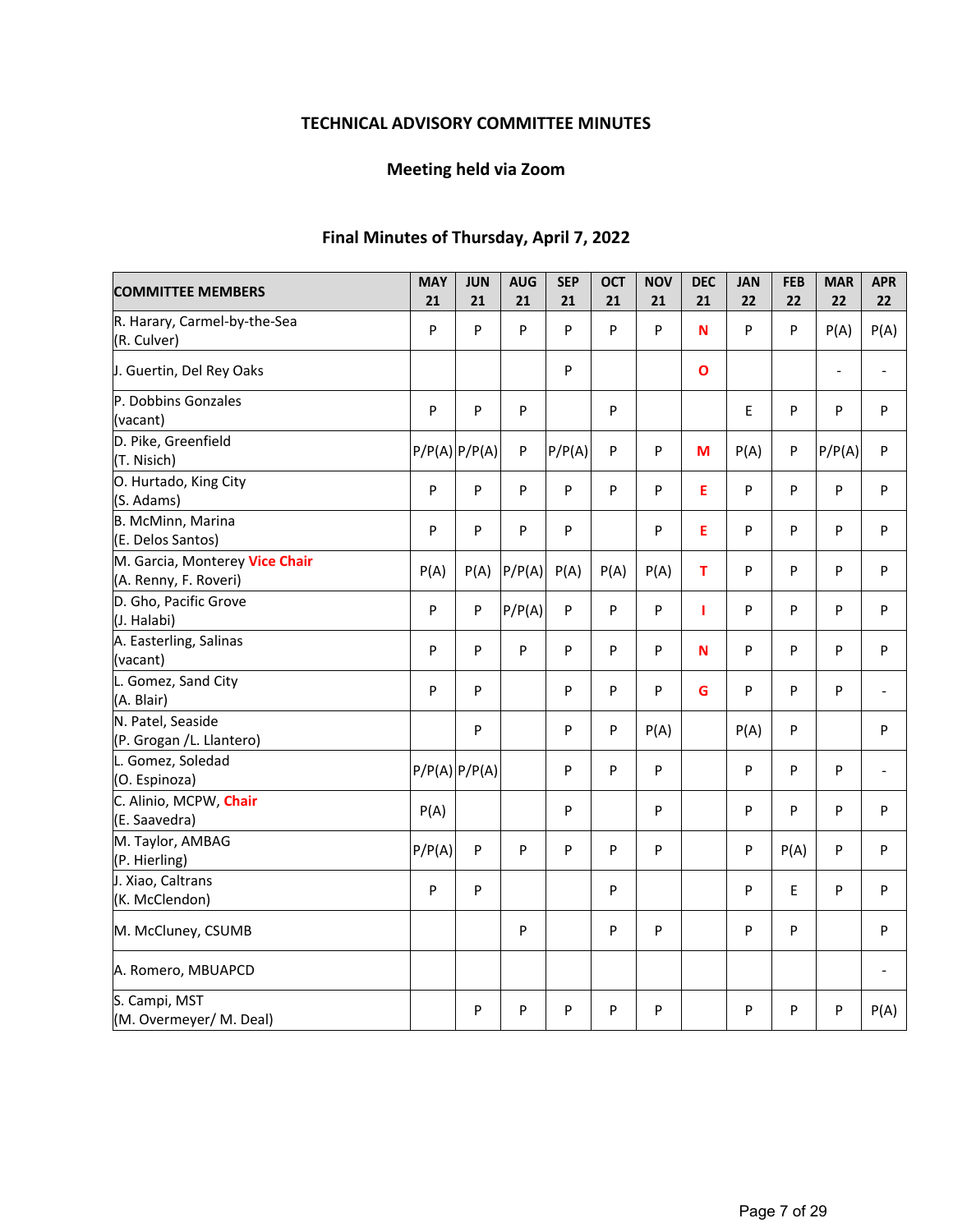|                                              | <b>MAY</b> | <b>JUN</b> | <b>AUG</b> | <b>SEP</b> | <b>OCT</b> | <b>NOV</b> | <b>DEC</b> | <b>JAN</b> | <b>FEB</b> | <b>MAR</b> | <b>APR</b> |
|----------------------------------------------|------------|------------|------------|------------|------------|------------|------------|------------|------------|------------|------------|
| <b>STAFF</b>                                 |            | 21         | 21         | 21         | 21         | 21         | 21         | 22         | 22         | 22         | 22         |
| T. Muck, Executive Director                  | P          |            | P          | P          | D          | P          |            | P          | P          | P          | P          |
| C. Watson, Director of Planning              |            |            |            |            | P          | P          |            |            |            | P          |            |
| M. Zeller, Director of Programming & Project | P          | P          | P          | P          | P          | P          |            | P          | P          | P          | P          |
| Delivery                                     |            |            |            |            |            |            |            |            |            |            |            |
| D. Bilse, Principal Engineer                 | P          | P          | P          | P          | P          | P          |            | P          | P          | P          | P          |
| M. Montiel, Administrative Assistant         | P          | P          | P          | P          |            | P          |            | P          | P          | P          | P          |
| J. Strause, Transportation Planner           |            |            |            |            |            |            |            | P          |            | P          | P          |
| T. Wright, Public Outreach Coordinator       |            |            |            |            |            |            |            |            |            | P          |            |
| L. Williamson, Senior Engineer               |            |            |            | P          |            | P          |            | P          |            | P          | P          |
| A. Hernandez, Asst. Transportation Planner   |            |            |            | P          |            | P          |            | P          |            | P          |            |
| A. Guther, Asst. Transportation Planner      |            |            |            |            |            | P          |            | P          |            |            |            |

## **OTHERS PRESENT:** Ingrid McRoberts – Caltrans D‐5 Darron Hill ‐ Caltrans D‐5

### **1. ROLL CALL**

Chair Chad Alinio, Monterey County, called the meeting to order at 9:30 am. Introductions were made and a quorum was established.

### **1.1 ADDITIONS OR CORRECTIONS TO AGENDA**  None.

# **2. PUBLIC COMMENTS**

None.

### **3. BEGINNING OF CONSENT AGENDA**

### **M / S / C: Hurtado/ Gho / unanimous**

3.1 **APPROVED**  the Technical Advisory Committee meeting minutes for March 3, 2022.

### **END OF CONSENT AGENDA**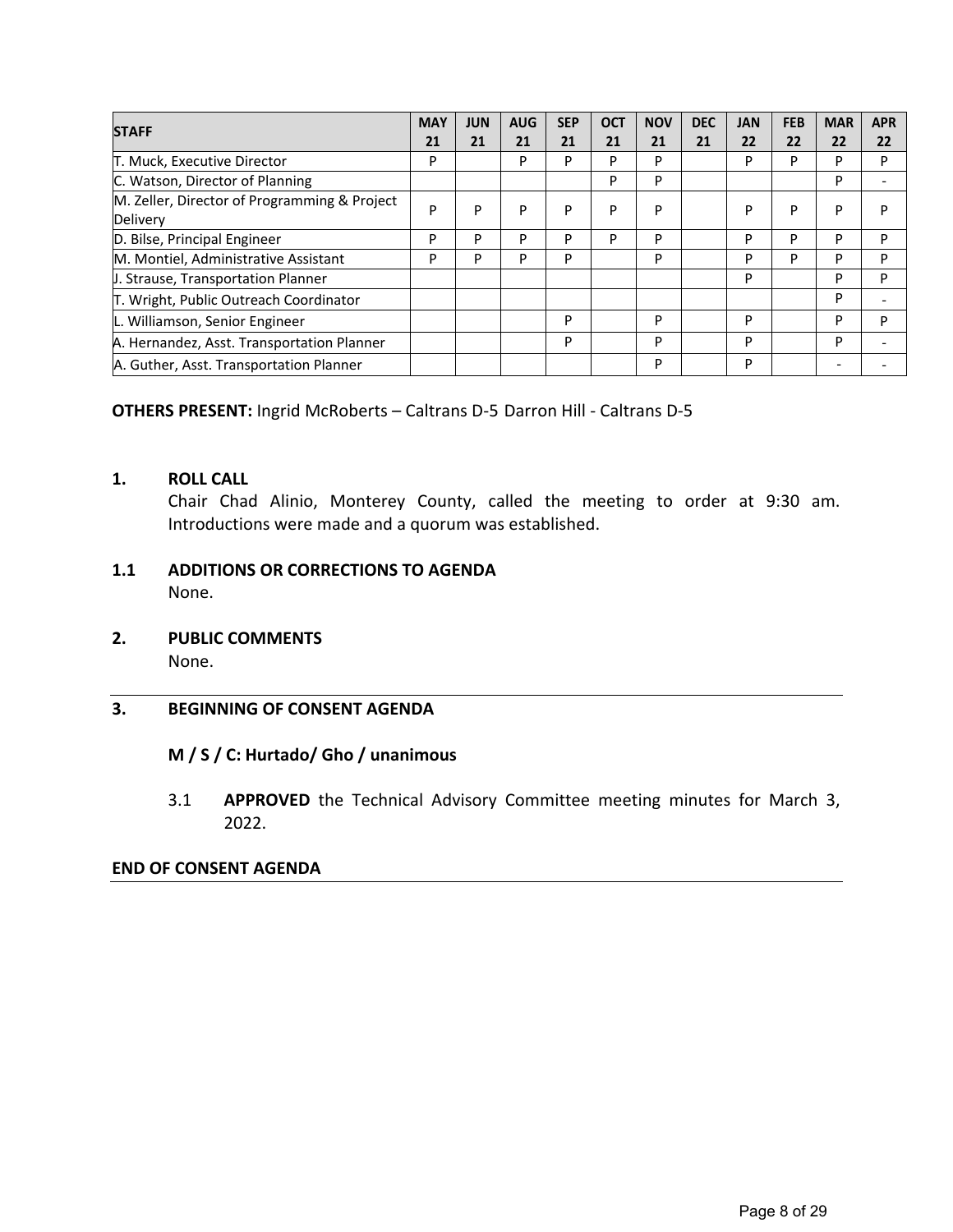### **4. 2022 COORDINATED PUBLIC TRANSIT‐HUMAN SERVICES TRANSPORTATION PLAN**

Miranda Taylor, Association of Monterey Bay Area Governments (AMBAG), reported that they are required to develop a Coordinated Plan for tri‐county region to improve transit for individuals that are elderly, disabled, and /or low‐income. She noted that this is accomplished through identifying where the transit system can better meet these individual's needs, and then identifying projects or changes which would help alleviate these shortcomings. In conclusion Ms. Taylor noted that the plan identifies local transportation needs of individuals with disabilities, older adults, and persons with low incomes, and facilitates applications for the Federal Transit Administration (FTA) Section 5310 grant application.

## **5. CALTRANS DISTRICT 5 ACTIVE TRANSPORTATION PLAN**

Ingrid McRoberts, Caltrans, presented on the Active Transportation Plan for the Central Coast. She noted that the plan is the first of a series of district‐level active transportation plans that are being developed for each of the twelve Caltrans district in California. She noted that the plan was developed in collaboration with partner agencies, advocates, and members of the public. It includes a prioritized list of bicycle and pedestrian needs along and across the State Highway System to help identify opportunities to incorporate bicycle, pedestrian, and transit improvements into projects.

Director Todd Muck asked for clarification on how complete streets policies are incorporated into the planning process. Ingrid McRoberts, Caltrans replied that during the planning process staff collects connectivity information including a gap barrier evaluation used to identify potential complete street features that can be added to the project.

## **6. 2024 SHOPP PROGRAM**

Darron Hill, Caltrans, presented on the TAMC Biannual State Highway Operation and Protection Program (SHOPP) Package. He noted that Caltrans District 5 is responsible for the SHOPP programming and project initiation document. As part of this work, Caltrans is responsible for maintaining and operating approximately 50,000 lane miles of the state highway system, the backbone of California's transportation infrastructure. He noted that the SHOPP program includes monitoring the condition and operational performance of the highways through periodic inspections, traffic studies, and system analysis. The SHOPP is funded through the State Highway Account and reflects the State's high priority placed on preserving the existing infrastructure.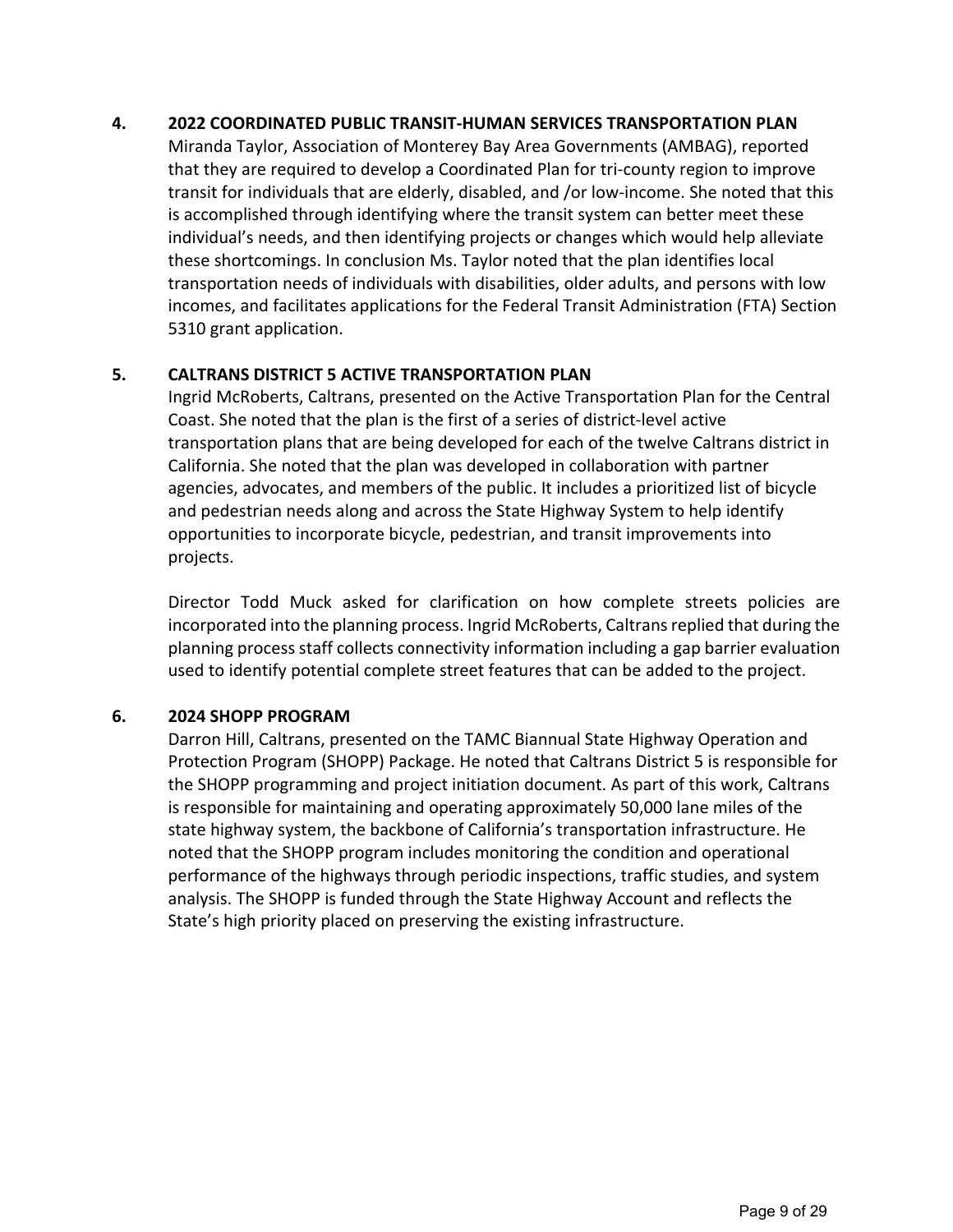## **7. CALTRANS COMPLETE STREETS DIRECTIVE**

Darron Hill, Caltrans reported that Caltrans has released the Director's Policy regarding the inclusion of Complete Streets elements within projects. He noted that according to this new policy, all transportation projects funded or overseen by Caltrans in locations with current and/or future pedestrian, bicycle, or transit needs, will provide comfortable, convenient, and connected complete streets facilities for people walking, biking, and taking transit or passenger rail unless an exception is documented and approved.

Committee member Andrew Easterling asked when Caltrans representative will be reaching out to cities. Darron Hill replied that Joanna Xiao, Caltrans Project Manager has already been reaching out and TAC members can contact her to discuss the projects.

Director Todd Muck noted that a project has been identified adjacent to the Monterey Branch Line that identified a problem where the sidewalk had been uplifted and caused some pedestrian hazards in the cities of Seaside and Marina. Darron Hill replied that TAC members can submit a customer service request to the maintenance department for these types of issues to make sure they are reviewed and possibly included in future projects.

## **8. ANNOUNCEMENTS**

Andrew Easterling asked for TAC members who are participating in the parking penalty tracking system submit their parking penalty information to Transportation Agency staff. He noted that staff would prepare a simple spreadsheet of the parking penalties provided by the jurisdictions that decide to participate and report the findings to the TAC.

### **9. ADJOURN**

The meeting was adjourned at 10:55 am.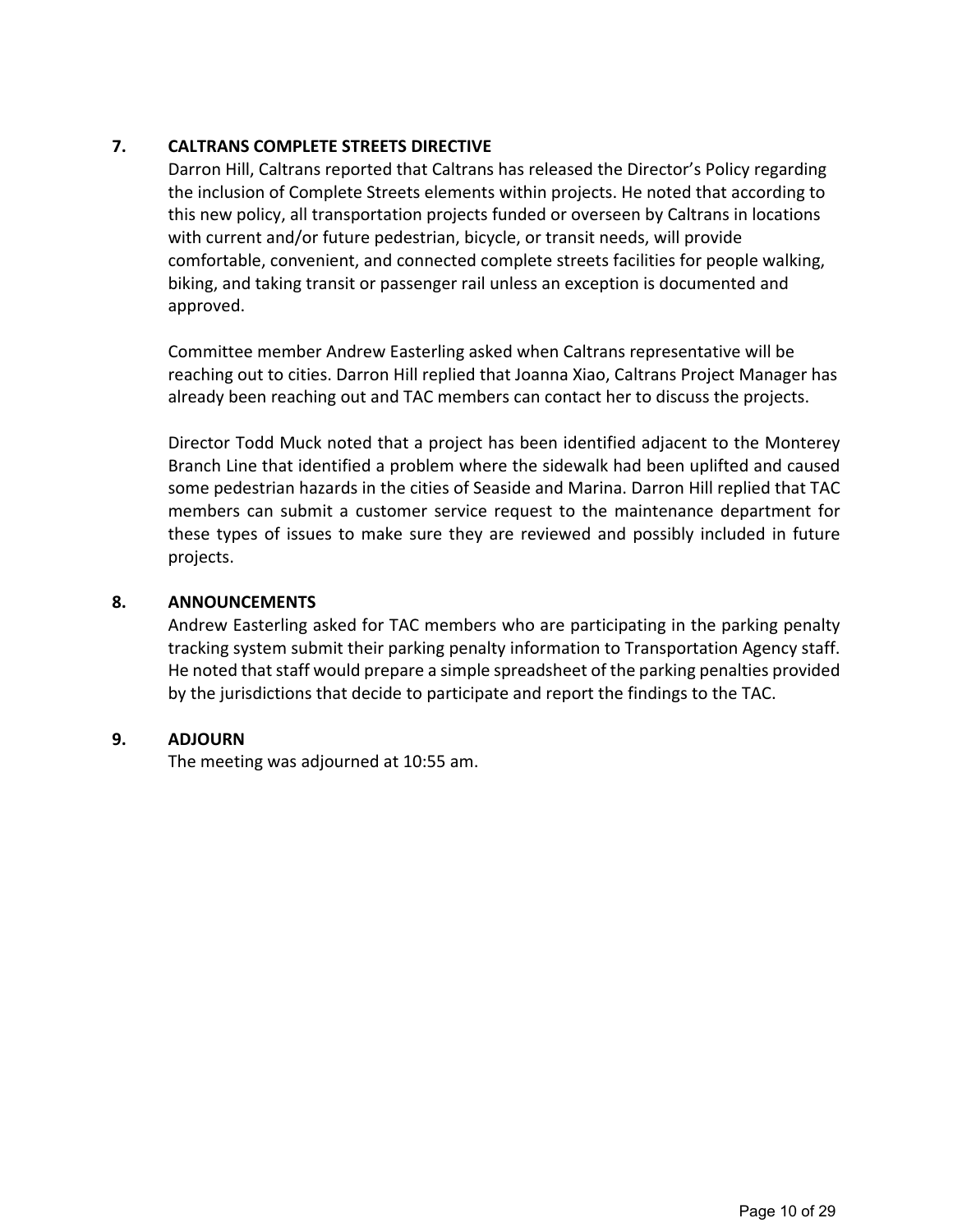

# *Memorandum*

| Subject:             | <b>Active Transportation Support Program</b>    |
|----------------------|-------------------------------------------------|
| <b>Meeting Date:</b> | May 5, 2022                                     |
| From:                | Alissa Guther, Assistant Transportation Planner |
| To:                  | <b>Technical Advisory Committee</b>             |

### **RECOMMENDED ACTION:**

**RECEIVE and DISCUSS** the updated Active Transportation Support Program Guidelines and Application.

### **SUMMARY:**

The Active Transportation Support Program (formerly the Bike Secure program), has been updated and expanded, and the guidelines and application materials have been redesigned. The changes were made to offer applicants more choices and encourage more potential recipients to apply.

### **FINANCIAL IMPACT:**

The budget for the Active Transportation Support Program is \$30,000 per fiscal year from the Agency's set-aside of Regional Surface Transportation Program funds. The funding does not roll over and as such must be used or will be lost each year.

### **DISCUSSION:**

The Active Transportation Support Program (formerly the Bike Secure Program) is an on-going, rolling grant program with the purpose of promoting active transportation by providing businesses, schools, and agencies with secure bicycle parking, repair stations, skateboard racks, and funding for artistic bicycle racks. The previous guidelines contained information on the type of racks that are eligible as well as the program requirements to apply for the program. The program runs on a \$30,000 budget per year with applications being reviewed on a first come first serve basis. However, funding for the program has not been fully utilized in previous years.

The 2021-2022 update of the former Bicycle Secure Program broadened the program with additional program areas that are intended to increase the access of active transportation modes across Monterey County. The updated guidelines were revised to include these Program Areas:

- Roll Repair Program:
	- $\circ$  The Transportation Agency would provide maintenance tools and training resources to schools and nonprofit organizations to run their own maintenance program.
- Bike Support Kits:
	- $\circ$  The support kits would include a range of maintenance and safety items such as bike pumps, patch kits, inner tubes, lights, and reflectors.
- Walk Support Program
	- $\circ$  This program seeks to utilize low impact, low cost walk safety improvements like signs, paint, and banners to create safer sidewalks and pedestrian areas around schools and participating organizations.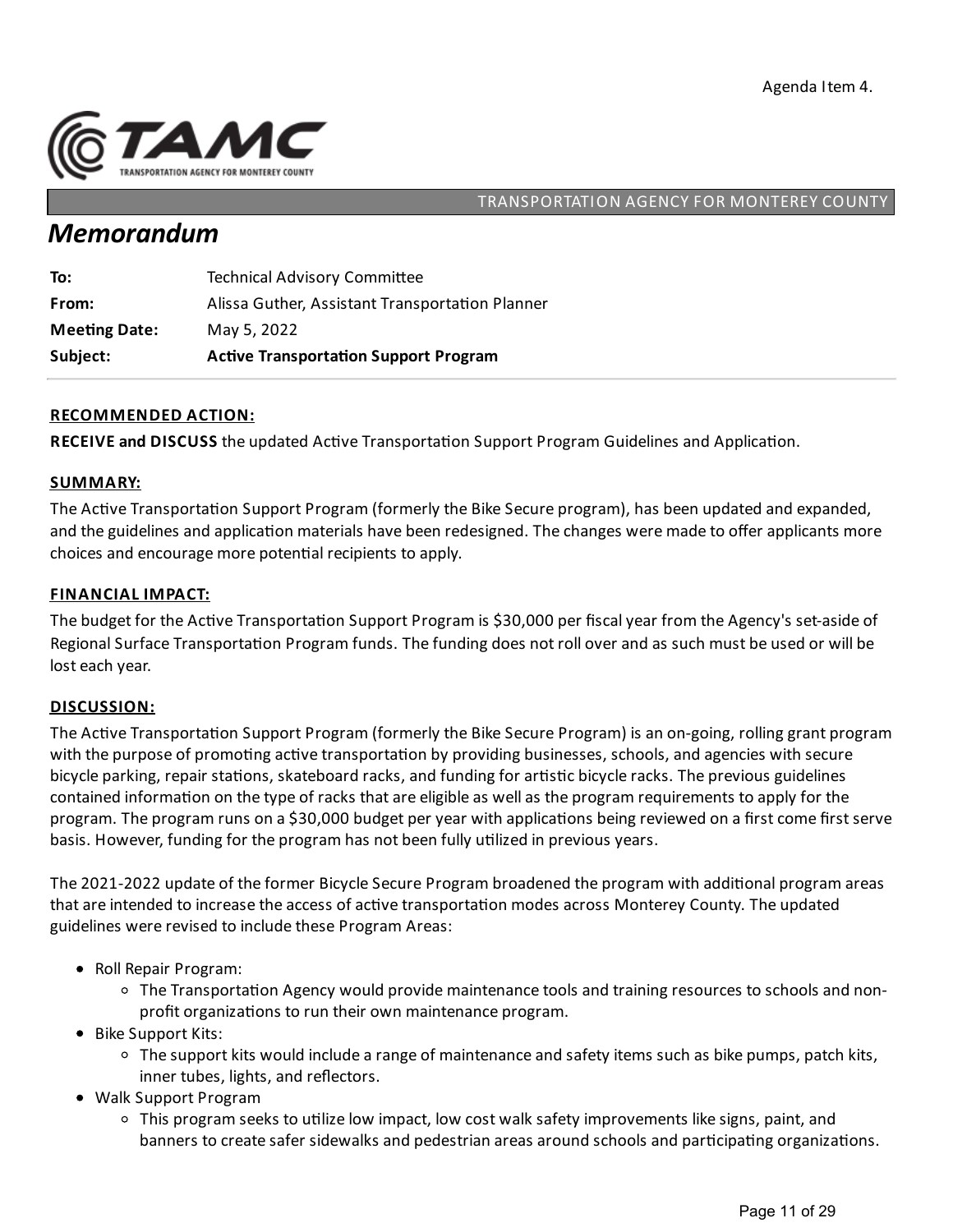- League of American Bicyclists Training:
	- $\circ$  The Transportation Agency is seeking to partner with local schools and non-profit organizations to host training workshops to train prospective instructors about bicycle safety and education.
- Racks and Lockers:
	- $\circ$  Already in the existing program, the purchase and shipment of bicycle, scooter, skateboard racks and lockers would be provided to businesses and organizations interested in the equipment.

Each of the program areas has their own requirements. A draft of the new guidelines and application was presented at the Bicycle and Pedestrian Committee meeting in January. Staff requests the committee review the finalized guidelines and application which have had a graphic design update.

The updated guidelines will go to the Transportation Agency for Monterey County Board of Directors for approval in June and the new program will go into effect in July.

## **WEB ATTACHMENTS:**

**Final Active Transportation Support Program Application Final Active Transportation Support Program Guidelines**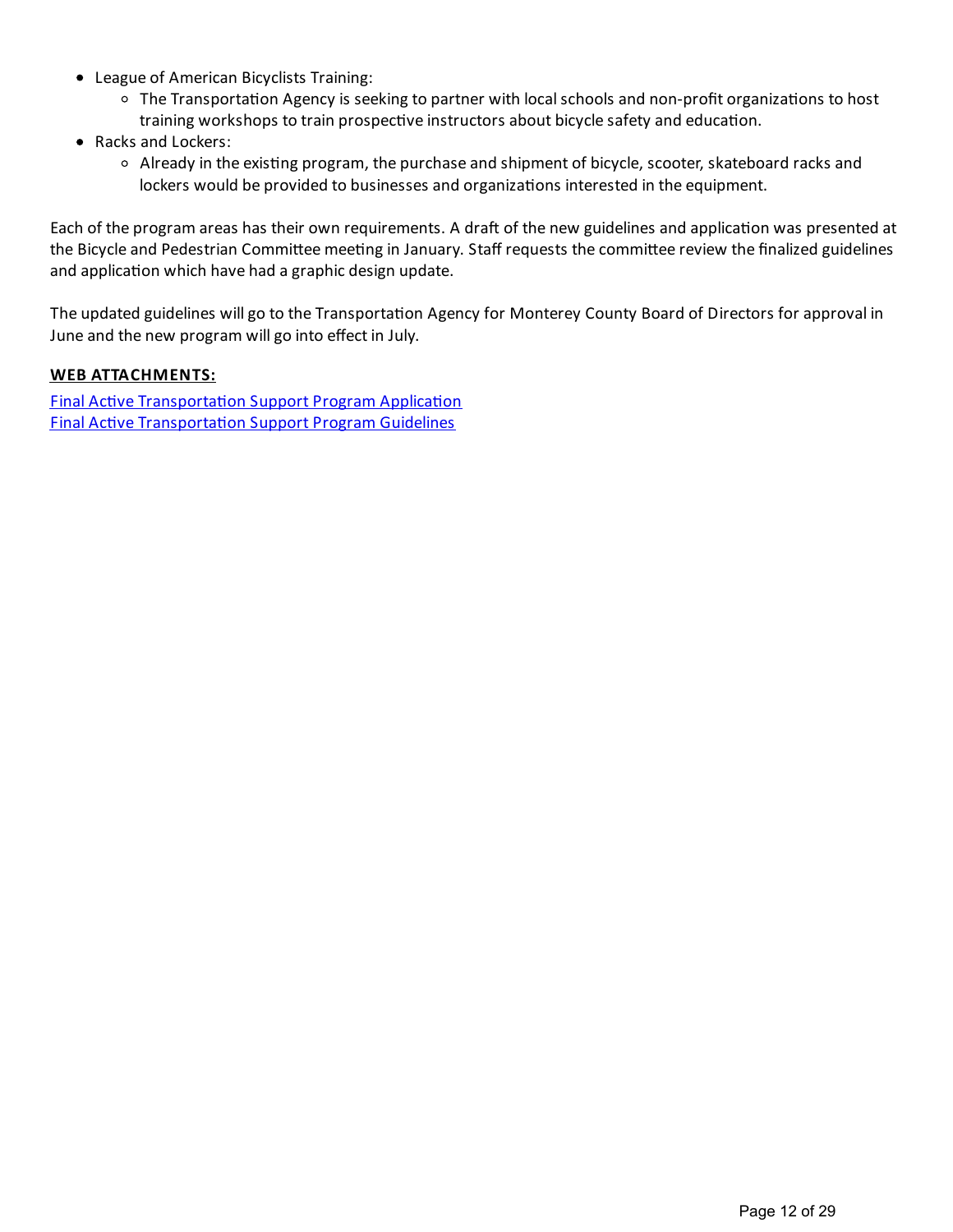

# *Memorandum*

| To:                  | <b>Technical Advisory Committee</b>    |
|----------------------|----------------------------------------|
| From:                | Christina Watson, Director of Planning |
| <b>Meeting Date:</b> | May 5, 2022                            |
| Subject:             | Legislative Update                     |

### **RECOMMENDED ACTION:**

**RECEIVE** update on state legislation and **PROVIDE** input to staff.

### **SUMMARY:**

Staff will present several proposed state bills for the Committee to provide input on possible positions for the TAMC Board of Directors to consider.

### **FINANCIAL IMPACT:**

The bills could present a financial impact to TAMC or its member jurisdictions.

### **DISCUSSION:**

Attached is a draft bill list showing the status of bills as of the end of March. Bills of interest to this Committee include:

- Assembly Bill (AB) 1713 (Boerner Hovath): Vehicles: required stops: bicycles this bill was amended to apply only to two-lane highways with stop signs on all approaches. The bill, as amended, would also include warning citations for bicyclists under 18 who fail to stop at a stop sign.
- AB 1909 (Friedman): Vehicles: bicycle omnibus this bill was amended to authorize jurisdictions to limit e-bikes on equestrian, hiking, or recreational trails.
- AB 2264 (Bloom): Pedestrian crossing signals this bill would require a traffic signal to have a 3- to 7-second leading pedestrian interval, no matter the context of the signal.
- Senate Bill (SB) 932 (Portantino): General plans: circulation element: bicycle and pedestrian plans and traffic calming plans - this bill was amended to require bicycle and pedestrian plans and traffic calming plans for the urbanized areas within a county or city general plan and require implementation of the plan within 2 years of adoption. It also allows a person injured to have a cause of action against the county.

Staff will provide a verbal update on bills that may have been amended by the date of this meeting.

### ATTACHMENTS:

Draft bill list  $\mathbf D$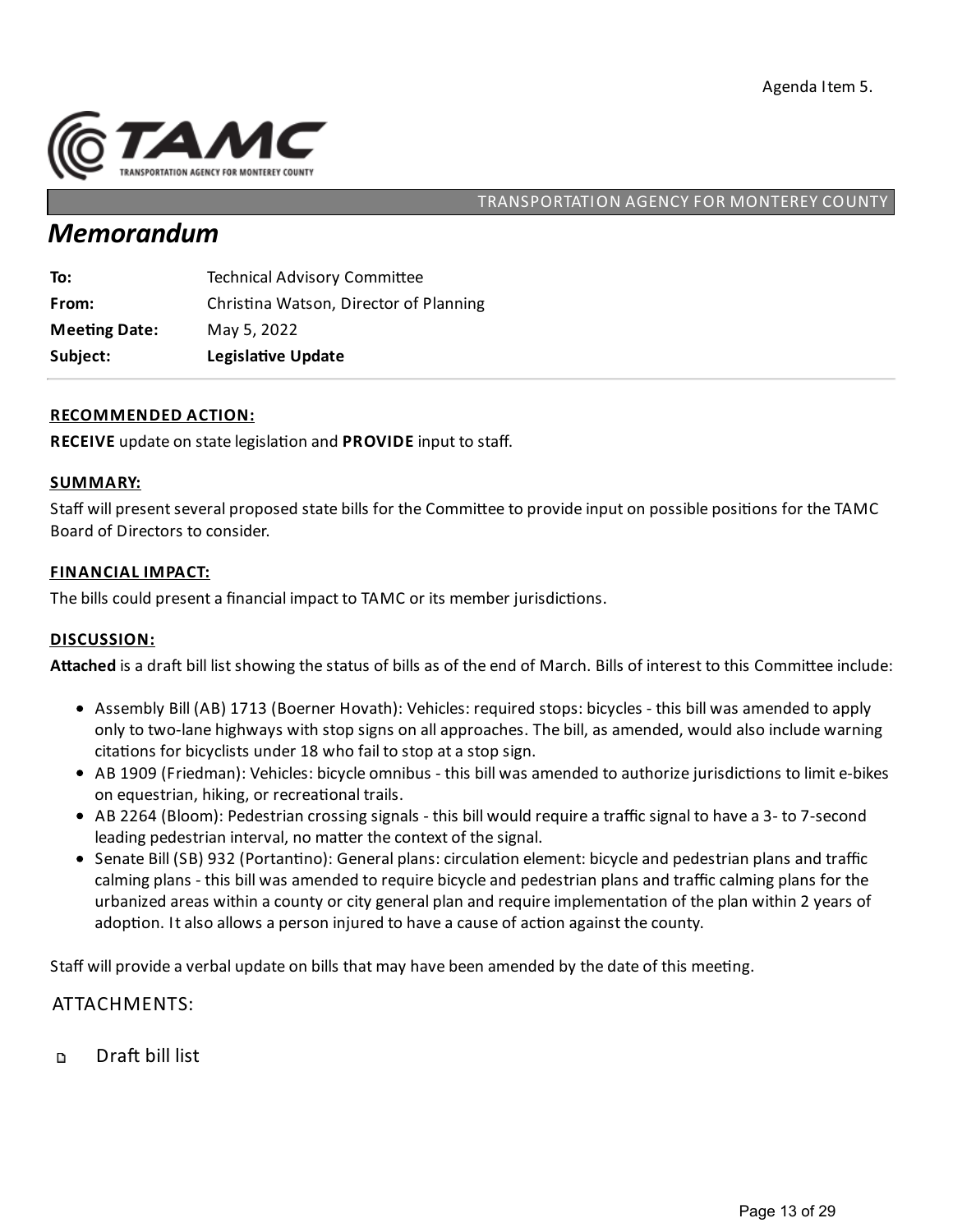|                                                                                             | TAMC Bill Matrix - April 2022                                  |                                                                                                                                                                                                                                                                                                                                                                                                                                                                                                                                                                                                                                                                                                                                                                                                                                                                                                                                                                                         |                                                                        |  |  |  |  |
|---------------------------------------------------------------------------------------------|----------------------------------------------------------------|-----------------------------------------------------------------------------------------------------------------------------------------------------------------------------------------------------------------------------------------------------------------------------------------------------------------------------------------------------------------------------------------------------------------------------------------------------------------------------------------------------------------------------------------------------------------------------------------------------------------------------------------------------------------------------------------------------------------------------------------------------------------------------------------------------------------------------------------------------------------------------------------------------------------------------------------------------------------------------------------|------------------------------------------------------------------------|--|--|--|--|
| <b>Measure</b>                                                                              | <b>Status</b>                                                  | <b>Bill Summary</b>                                                                                                                                                                                                                                                                                                                                                                                                                                                                                                                                                                                                                                                                                                                                                                                                                                                                                                                                                                     | Recommended<br><b>Position</b>                                         |  |  |  |  |
| <b>AB 1638 (Kiley)</b><br><b>Motor Vehicle Fuel Tax</b><br>Law: suspension of tax           | 3/28/22<br>Assembly<br>Transportation<br><b>Failed Passage</b> | This bill would suspend the imposition of the tax on motor vehicle fuels for 6 months.<br>If enacted, this bill would drastically impact state funding for highways, local streets<br>and roads, and public transportation given that the gas tax is the main source of<br>funding for transportation infrastructure and voters have repeatedly supported<br>protection of those funds.                                                                                                                                                                                                                                                                                                                                                                                                                                                                                                                                                                                                 | <b>OPPOSE</b><br><b>Priority 1S</b>                                    |  |  |  |  |
| AB 1713 (Boerner<br>Horvath)<br><b>Vehicles: required</b><br>stops: bicycles                | 3/21/22<br>Assembly<br>Transportation                          | This bill would, until January 1, 2026, require a person who is 18 years of age or older<br>riding a bicycle on a two-lane highway, when approaching a stop sign at the entrance<br>of an intersection with another roadway with two or fewer lanes, where stop signs<br>are erected on all approaches, to yield the right-of-way to any vehicles that have<br>either stopped at or entered the intersection, or that are approaching on the<br>intersecting highway close enough to constitute an immediate hazard and continue to<br>yield the right-of-way to those vehicles and pedestrians until reasonably safe to<br>proceed. The bill would require other vehicles to yield the right-of-way to a bicycle<br>that, having yielded as prescribed, has entered the intersection. The bill would impose<br>a warning citation for a first violation by a person who is under 18 years of age and<br>fails to stop when approaching a stop sign at the entrance of an intersection. | <b>Watch</b><br><b>Priority 9S</b>                                     |  |  |  |  |
| AB 1778 (Cristina<br>Garcia)<br><b>State transportation</b><br>funding: freeway<br>widening | 2/10/22<br>Assembly<br>Transportation                          | This bill would prohibit any state funds or personnel time from being used to fund or<br>permit freeway widening projects in areas with high rates of pollution and poverty.<br>The recommendation is to oppose unless amended to make this bill a pilot program or<br>require seeking alternatives to pursue multi-modal options, zero-emission vehicle<br>investments, or procurement of zero emission trucks through the corridor as offsets<br>for projects that traverse an area of high pollution. In its current form, this bill may<br>impact funding highway projects in Monterey County.                                                                                                                                                                                                                                                                                                                                                                                      | <b>OPPOSE</b><br><b>UNLESS</b><br><b>AMENDED</b><br><b>Priority 2S</b> |  |  |  |  |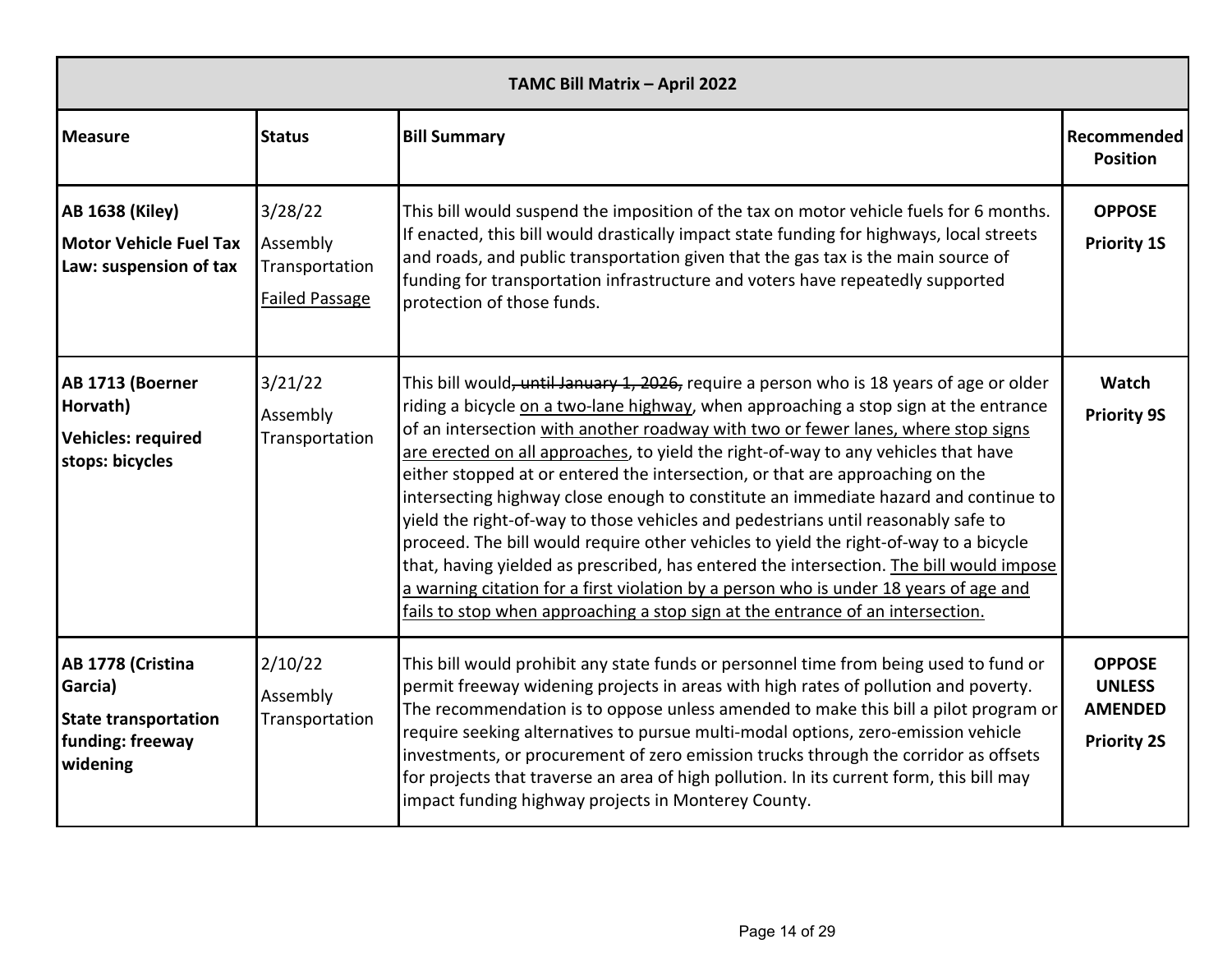| TAMC Bill Matrix - April 2022                                                                                                                                             |                                       |                                                                                                                                                                                                                                                                                                                                                                                                                                                                                                                                                                                                                                                                                                                                                                                                                                                                                                                                                                                                                                                                                                                      |                                     |  |  |  |
|---------------------------------------------------------------------------------------------------------------------------------------------------------------------------|---------------------------------------|----------------------------------------------------------------------------------------------------------------------------------------------------------------------------------------------------------------------------------------------------------------------------------------------------------------------------------------------------------------------------------------------------------------------------------------------------------------------------------------------------------------------------------------------------------------------------------------------------------------------------------------------------------------------------------------------------------------------------------------------------------------------------------------------------------------------------------------------------------------------------------------------------------------------------------------------------------------------------------------------------------------------------------------------------------------------------------------------------------------------|-------------------------------------|--|--|--|
| <b>Measure</b>                                                                                                                                                            | <b>Status</b>                         | <b>Bill Summary</b>                                                                                                                                                                                                                                                                                                                                                                                                                                                                                                                                                                                                                                                                                                                                                                                                                                                                                                                                                                                                                                                                                                  | Recommended<br><b>Position</b>      |  |  |  |
| AB 1909 (Friedman)<br><b>Vehicles: bicycle</b><br>omnibus                                                                                                                 | 3/21/22<br>Assembly<br>Appropriations | This bill would remove the prohibition of class 3 electric bicycles (electric bicycles that<br>feature pedal assist and top off at 28 miles per hour) on a bicycle path or trail and<br>would remove the authority of a local jurisdiction to prohibit class 1 (20 mph max<br>speed and motor works only when pedaling) and class 2 (also 20 mph but has a<br>throttle boost) electric bicycles on these facilities. The bill would instead authorize a<br>local authority to prohibit the operation of any class 3 electric bicycle at a motor-<br>assisted speed greater than 20 miles per hour or any class of electric bicycle on an<br>equestrian trail, or hiking or recreational trail. This bill extends the authorization for<br>an electric bike to cross an intersection to a when a "WALK" sign is displayed unless a<br>bicycle control signal is displayed. This bill would no longer require a bicycle to be<br>licensed and requires a vehicle that is passing or overtaking a vehicle to move over to<br>an adjacent lane of traffic if one is available, before passing or overtaking the bicycle. | Watch<br><b>Priority 9S</b>         |  |  |  |
| <b>AB 1919 (Holden)</b><br><b>Transportation-Youth</b><br><b>Transit Pass Pilot</b><br>Program: free student<br>youth transit passes:<br>eligibility for state<br>funding | 3/8/22<br>Assembly<br>Transportation  | This bill would require transit agencies to offer free youth transit passes to all persons<br>25 years of age and under with California residency, regardless of immigration status,<br>to be eligible for state funding under the Transportation Development Act, the State<br>Transit Assistance Program, or the Low Carbon Transit Operations Program. These<br>free youth transit passes would count as full-price fares for purposes of calculating the<br>ratio of fare revenues to operating costs. Upon the appropriation by the Legislature,<br>this bill would also create the Youth Transit Pass Pilot Program, administered by<br>Caltrans, for purposes of offsetting the costs to transit agencies for implementation of<br>offering the free passes. MST recommends an "oppose" position on this bill.<br>This bill is a spot bill related to free and unlimited access to student transit passes.                                                                                                                                                                                                    | <b>OPPOSE</b><br><b>Priority 3S</b> |  |  |  |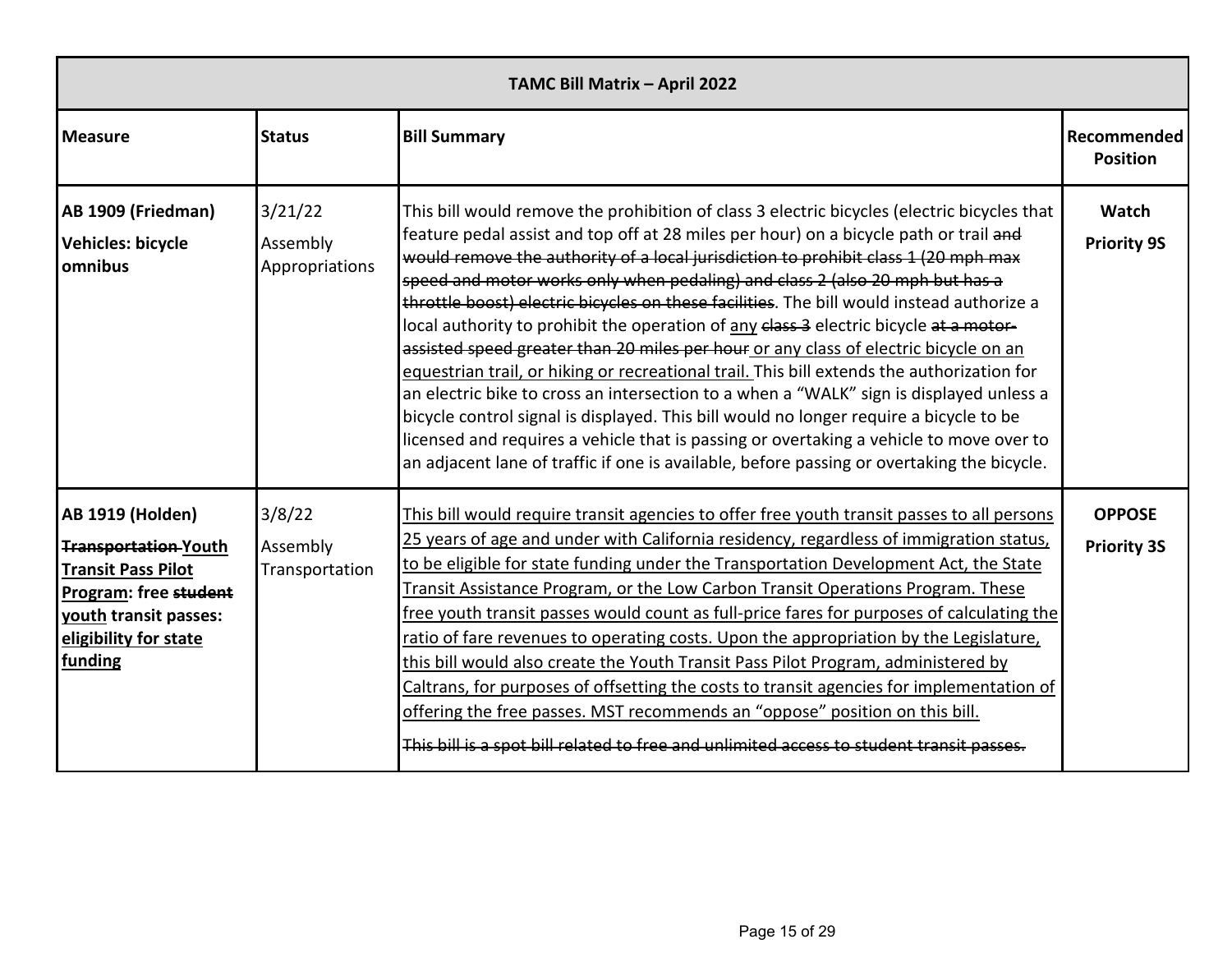| TAMC Bill Matrix - April 2022                                                            |                                                |                                                                                                                                                                                                                                                                                                                                                                                                                                                                                                                                                                                                                                                                                                                                                                                                                                                                                                                                                                                                                                                                                                                                                                                                                                                     |                                       |  |  |  |
|------------------------------------------------------------------------------------------|------------------------------------------------|-----------------------------------------------------------------------------------------------------------------------------------------------------------------------------------------------------------------------------------------------------------------------------------------------------------------------------------------------------------------------------------------------------------------------------------------------------------------------------------------------------------------------------------------------------------------------------------------------------------------------------------------------------------------------------------------------------------------------------------------------------------------------------------------------------------------------------------------------------------------------------------------------------------------------------------------------------------------------------------------------------------------------------------------------------------------------------------------------------------------------------------------------------------------------------------------------------------------------------------------------------|---------------------------------------|--|--|--|
| <b>Measure</b>                                                                           | <b>Status</b>                                  | <b>Bill Summary</b>                                                                                                                                                                                                                                                                                                                                                                                                                                                                                                                                                                                                                                                                                                                                                                                                                                                                                                                                                                                                                                                                                                                                                                                                                                 | Recommended<br><b>Position</b>        |  |  |  |
| AB 1944 (Lee)<br>Local government: open<br>and public meetings                           | 2/18/22<br><b>Assembly Local</b><br>Government | The Ralph M. Brown Act allows for meetings to occur via teleconferencing if the<br>legislative body provides notice of each teleconference location of each member that<br>will be participating in the public meeting, and those locations are made accessible to<br>the public, and posted to the agenda to allow for public participation. At least a<br>quorum of the legislative body must participate from locations within the boundaries<br>of the local agency's jurisdiction. Until January 1, 2024, authorizes a local agency to<br>use teleconferencing without complying with those specified teleconferencing<br>requirements in specified circumstances when a declared state of emergency is in<br>effect, or in other situations related to public health. This bill would exempt the<br>requirement for publicly posting the location of remote participation by a member of<br>the local agency. It would require all open and public meetings of a legislative body<br>that elects to use teleconferencing to provide a video stream accessible to members<br>of the public and an option for members of the public to address the body remotely<br>during the public comment period through an audio-visual or call-in option. | <b>SUPPORT</b><br><b>Priority 15S</b> |  |  |  |
| AB 1946 (Boerner<br>Horvath)<br><b>Electric bicycles: safety</b><br>and training program | 3/21/22<br>Assembly<br>Appropriations          | This bill would require Caltrans, in coordination with the Office of Traffic Safety, to<br>develop, on or before September 1, 2023, statewide safety standards and training<br>programs based on evidence-based practices for users of electric bicycles.                                                                                                                                                                                                                                                                                                                                                                                                                                                                                                                                                                                                                                                                                                                                                                                                                                                                                                                                                                                           | Watch<br><b>Priority 9S</b>           |  |  |  |
| <b>AB 2120 (Ward)</b><br><b>Transportation finance:</b><br>federal funding: bridges.     | 3/29/22<br>Assembly<br><b>Appropriations</b>   | The bill would require that the division and allocation of federal Highway<br>Infrastructure Program funds occur pursuant to a specified formula approved by the<br>California Transportation Commission.                                                                                                                                                                                                                                                                                                                                                                                                                                                                                                                                                                                                                                                                                                                                                                                                                                                                                                                                                                                                                                           | <b>SUPPORT</b><br><b>Priority 9S</b>  |  |  |  |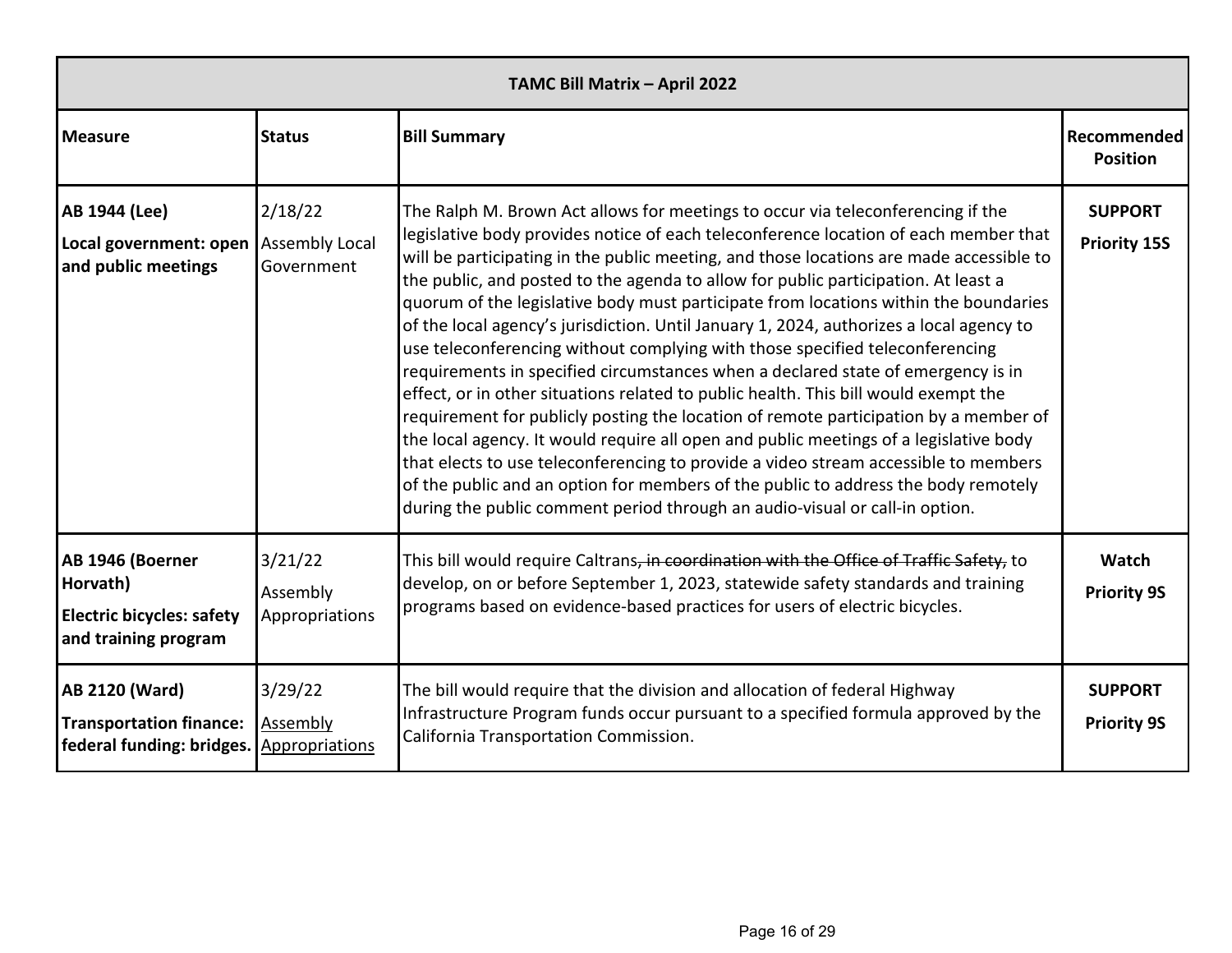| TAMC Bill Matrix - April 2022                                                                                                                                                                         |                                                       |                                                                                                                                                                                                                                                                                                                                                                                                                                                                                                                                                                                                                                                                                                                                                                                                                                                                                                                                                                                                                                                                                                               |                                      |  |  |  |  |
|-------------------------------------------------------------------------------------------------------------------------------------------------------------------------------------------------------|-------------------------------------------------------|---------------------------------------------------------------------------------------------------------------------------------------------------------------------------------------------------------------------------------------------------------------------------------------------------------------------------------------------------------------------------------------------------------------------------------------------------------------------------------------------------------------------------------------------------------------------------------------------------------------------------------------------------------------------------------------------------------------------------------------------------------------------------------------------------------------------------------------------------------------------------------------------------------------------------------------------------------------------------------------------------------------------------------------------------------------------------------------------------------------|--------------------------------------|--|--|--|--|
| <b>Measure</b>                                                                                                                                                                                        | <b>Status</b>                                         | <b>Bill Summary</b>                                                                                                                                                                                                                                                                                                                                                                                                                                                                                                                                                                                                                                                                                                                                                                                                                                                                                                                                                                                                                                                                                           | Recommended<br><b>Position</b>       |  |  |  |  |
| AB 2237 (Friedman)<br><b>Regional Transportation   Assembly</b><br><b>Plan: Active</b><br><b>Transportation Program</b><br>planning: regional<br>transportation<br>improvement plan:<br>climate goals | 3/22/22<br>Transportation<br>and Natural<br>Resources | This bill would require the Strategic Growth Council to convene key state agencies to<br>review the roles and responsibilities of metropolitan planning organizations and to<br>define "sustainable community". metropolitan planning agencies, regional<br>transportation agencies, and local governments to assist the council in completing its<br>report on California Transportation Plan, sustainable communities strategies, and<br>alternative planning strategies will influence the configuration of the statewide<br>integrated multimodal transportation system, and a review of the potential impacts<br>and opportunities for coordination of specified funding programs. This bill would<br>require the regional transportation improvement plans (RTIPs) be consistent with the<br>adopted sustainable communities strategy and the state's climate goals. The bill<br>would require the State Air Resources Board to reallocate moneys from inconsistent<br>projects or programs and prohibit a regional agency from funding inconsistent<br>projects or programs.                           | <b>OPPOSE</b><br><b>Priority 14S</b> |  |  |  |  |
| <b>AB 2264 (Bloom)</b><br><b>Pedestrian crossing</b><br>signals                                                                                                                                       | 3/22/22<br>Assembly<br>Transportation                 | This bill would require a traffic-actuated signal to be installed and maintained to have<br>a leading pedestrian interval, upon the first placement or replacement of a traffic-<br>actuated signal. The bill would also require an existing traffic-actuated signal capable<br>of being implemented with remote installation or in-person programming to be<br>programmed with a leading pedestrian interval when maintenance work is done on<br>the intersection in which the traffic-actuated signal is located, if the signal is in a<br>residence, business, or business activity district, a safety corridor, or an area with a<br>high concentration of pedestrians and cyclists. The bill would define a "leading<br>pedestrian interval" for these purposes as an official traffic control signal that<br>advances the "WALK" signal for 3 to 7 seconds while the red signal halting traffic<br>continues to be displayed on parallel through or turning traffic. This bill lacks context<br>sensitivity and could have the unintended consequence of leading to longer wait<br>times for all modes. | Watch<br><b>Priority 9S</b>          |  |  |  |  |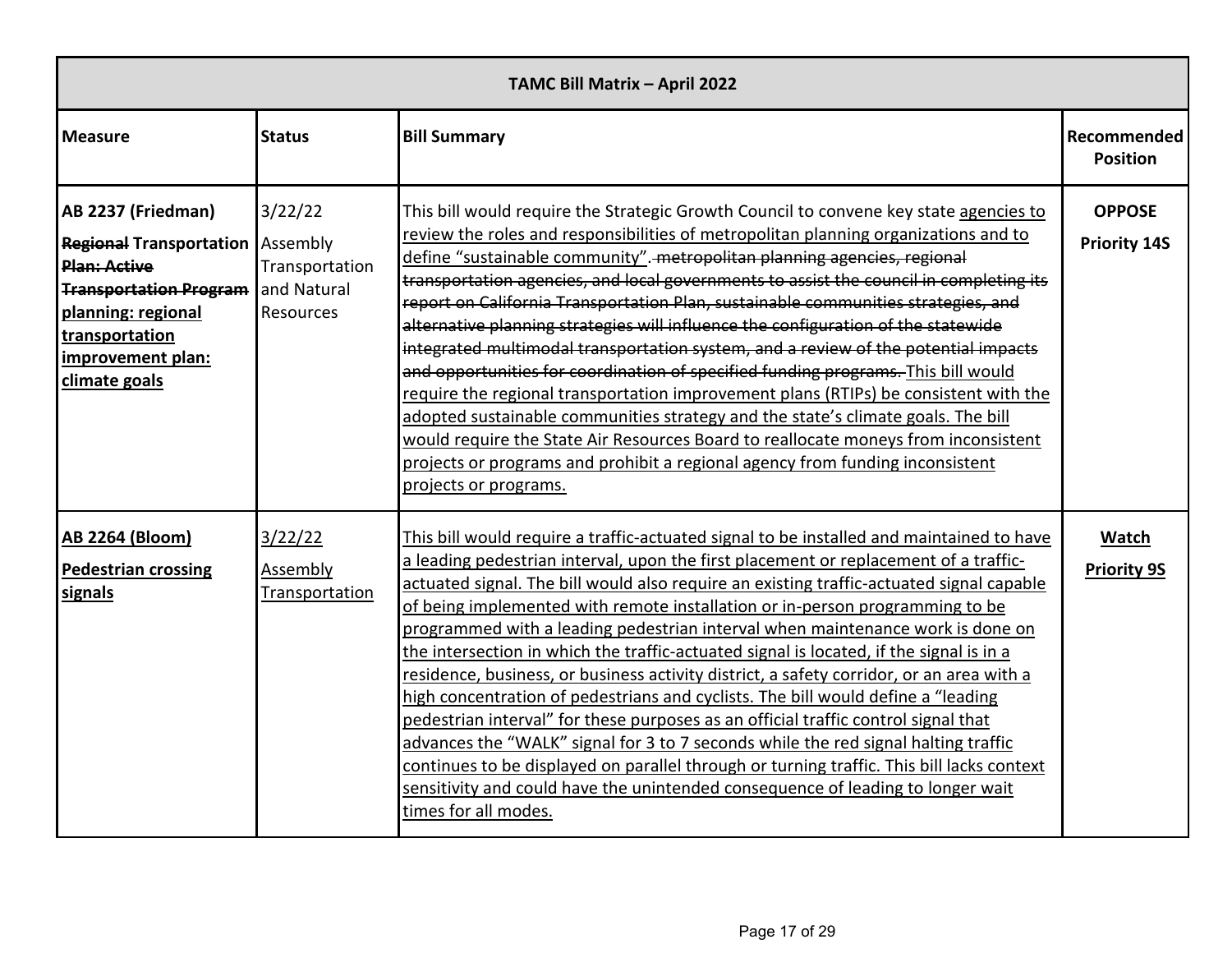| TAMC Bill Matrix - April 2022                                                                                                                                           |                                       |                                                                                                                                                                                                                                                                                                                                                                                                                                                                                                                                                                                                                                                                                                                                                                                                                                                                                                                                                                                                                                                                                                                                                                                 |                                                       |  |  |  |  |
|-------------------------------------------------------------------------------------------------------------------------------------------------------------------------|---------------------------------------|---------------------------------------------------------------------------------------------------------------------------------------------------------------------------------------------------------------------------------------------------------------------------------------------------------------------------------------------------------------------------------------------------------------------------------------------------------------------------------------------------------------------------------------------------------------------------------------------------------------------------------------------------------------------------------------------------------------------------------------------------------------------------------------------------------------------------------------------------------------------------------------------------------------------------------------------------------------------------------------------------------------------------------------------------------------------------------------------------------------------------------------------------------------------------------|-------------------------------------------------------|--|--|--|--|
| <b>Measure</b>                                                                                                                                                          | <b>Status</b>                         | <b>Bill Summary</b>                                                                                                                                                                                                                                                                                                                                                                                                                                                                                                                                                                                                                                                                                                                                                                                                                                                                                                                                                                                                                                                                                                                                                             | Recommended<br><b>Position</b>                        |  |  |  |  |
| <b>AB 2336 (Friedman)</b><br><b>Vehicles: Speed Safety</b><br><b>System Pilot Program</b>                                                                               | 3/23/22<br>Assembly<br>Transportation | This bill would authorize a Speed Safety System Pilot Program in specified cities, not<br>including any city in Monterey County. This bill is one of the Vision Zero task force<br>recommendations, implementing automated speed enforcement which has<br>historically been prohibited in California.                                                                                                                                                                                                                                                                                                                                                                                                                                                                                                                                                                                                                                                                                                                                                                                                                                                                           | Watch<br><b>Priority 9S</b>                           |  |  |  |  |
| AB 2438 (Friedman)<br><b>Transportation projects</b><br>funding: Alignment with Transportation<br>state plans and<br>greenhouse gas<br>emissions reduction<br>standards | 3/22/22<br>Assembly                   | This bill would require all transportation projects funded at the local or state level to<br>align with the California Transportation Plan and the Climate Action Plan for<br>Transportation Infrastructure adopted by the Transportation Agency. To the extent<br>the bill imposes additional duties on local agencies, the bill would impose a state-<br>mandated local program. the agencies that administer the STIP, the SHOPP, the<br>Solutions for Congested Corridors program, the Trade Corridor Enhancement<br>program, and the Local Partnership Program to revise the guidelines or plans<br>applicable to those programs to align with the California Transportation Plan (CTP),<br>the Climate Action Plan for Transportation Infrastructure (CAPTI), and greenhouse gas<br>emissions reduction standards. This bill would require funds under the Local Streets<br>and Roads Program to be consistent with the CTP, CAPTI, and greenhouse gas<br>emissions reduction standards. The bill would require the CTP to include a financial<br>element that summarizes the cost of plan implementation constrained by a realistic<br>projection of available revenues. | <b>OPPOSE unless</b><br>amended<br><b>Priority 2S</b> |  |  |  |  |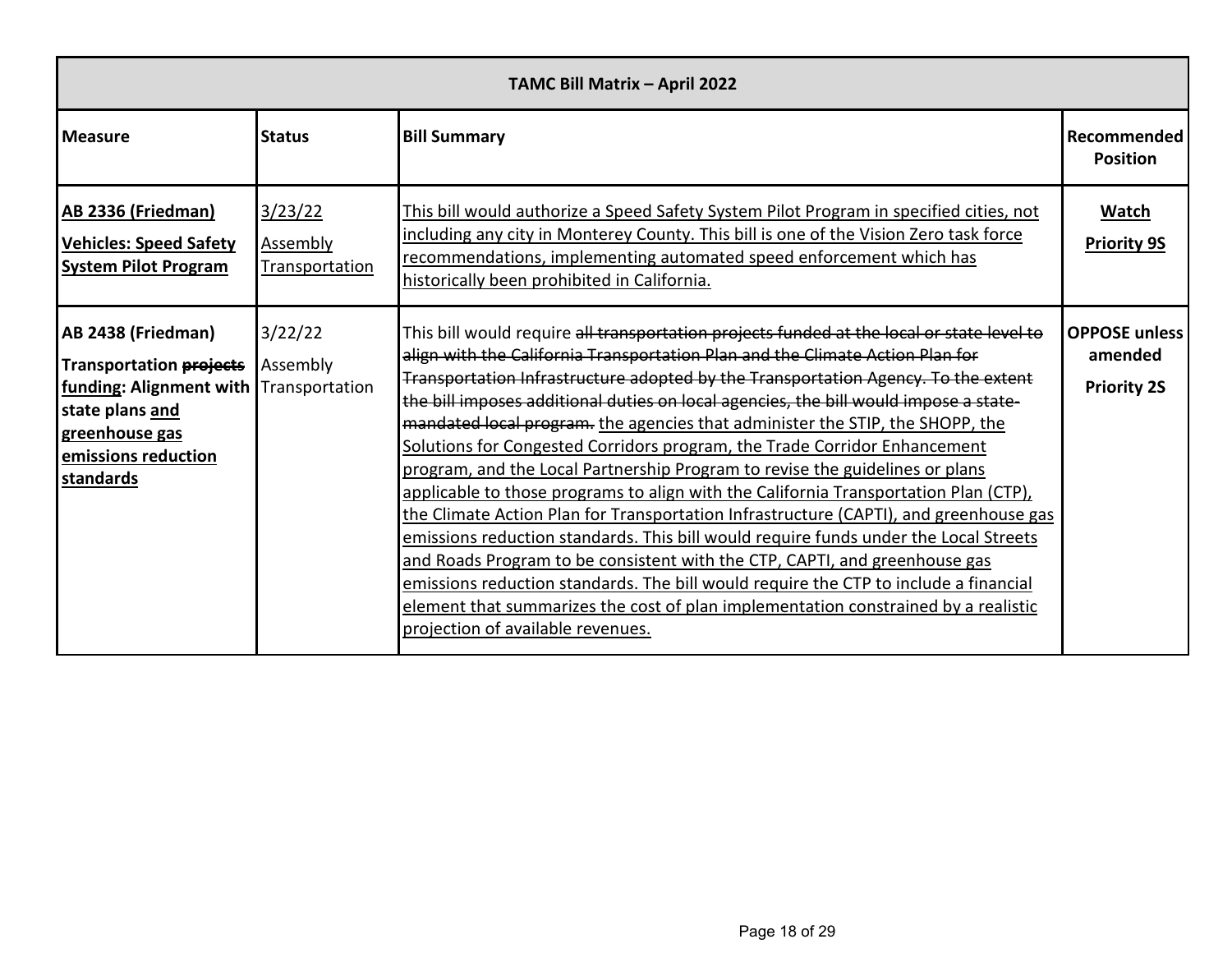| TAMC Bill Matrix - April 2022                                                                                                                                                                      |                                                |                                                                                                                                                                                                                                                                                                                                                                                                                                                                                                                                                                                                                                                                                                                                                                                                                                                                                                                                                                                                |                                       |  |  |  |  |
|----------------------------------------------------------------------------------------------------------------------------------------------------------------------------------------------------|------------------------------------------------|------------------------------------------------------------------------------------------------------------------------------------------------------------------------------------------------------------------------------------------------------------------------------------------------------------------------------------------------------------------------------------------------------------------------------------------------------------------------------------------------------------------------------------------------------------------------------------------------------------------------------------------------------------------------------------------------------------------------------------------------------------------------------------------------------------------------------------------------------------------------------------------------------------------------------------------------------------------------------------------------|---------------------------------------|--|--|--|--|
| <b>Measure</b>                                                                                                                                                                                     | <b>Status</b>                                  | <b>Bill Summary</b>                                                                                                                                                                                                                                                                                                                                                                                                                                                                                                                                                                                                                                                                                                                                                                                                                                                                                                                                                                            | Recommended<br><b>Position</b>        |  |  |  |  |
| AB 2449 (Rubio, Blanca)<br><b>Open meetings: local</b><br>agencies:<br>teleconferences                                                                                                             | 3/3/22<br><b>Assembly Local</b><br>Government  | This bill allows a local agency to meet virtually without posting each members<br>location, if at least a quorum of the members of the legislative body participates in<br>person from a singular location clearly identified on the agenda that is open to the<br>public and situated within the local agency's jurisdiction. It also prohibits an agency<br>from requiring public comments be submitted in advance. In the event of a disruption<br>that prevents the broadcast of a meeting, the board must cease taking action on<br>items until the dial-in or internet option is restored. Accommodations must also be<br>made for persons with disabilities. This bill is different from AB 1944 in that: 1) it<br>requires a quorum to be physically present at a singular meeting place accessible to<br>the public, so only a few members could participate virtually; 2) prevents board action<br>on items not broadcast; 3) requires accommodations for persons with disabilities. | Watch<br><b>Priority 15S</b>          |  |  |  |  |
| <b>AB 2514 (Dahle M)</b><br><b>Road Maintenance and</b><br><b>Rehabilitation Account:</b><br>apportionment of<br>funds: underserved<br>rural communities                                           | 3/21/22<br>Assembly<br>Transportation          | This bill would provide for the allocation by the commission under the Local<br>Partnership Program to underserved rural communities, regardless of whether they<br>have sought and received voter approval of taxes or that have imposed certain fees,<br>which taxes or fees are dedicated solely for road maintenance and rehabilitation and<br>other transportation improvement projects.                                                                                                                                                                                                                                                                                                                                                                                                                                                                                                                                                                                                  | Watch<br><b>Priority 1S</b>           |  |  |  |  |
| <b>AB 2622 (Mullin)</b><br>Sales and use taxes:<br>exemptions: California<br><b>Hybrid and Zero-</b><br><b>Emission Truck and Bus</b><br><b>Voucher Incentive</b><br><b>Project: transit buses</b> | 3/10/22<br>Assembly<br>Revenue and<br>Taxation | This bill would extend, from January 1, 2024 to January 1, 2034, the partial state sales<br>and use tax exemption for zero-emission buses (ZEBs) purchased by California transit<br>agencies.                                                                                                                                                                                                                                                                                                                                                                                                                                                                                                                                                                                                                                                                                                                                                                                                  | <b>SUPPORT</b><br><b>Priority 13S</b> |  |  |  |  |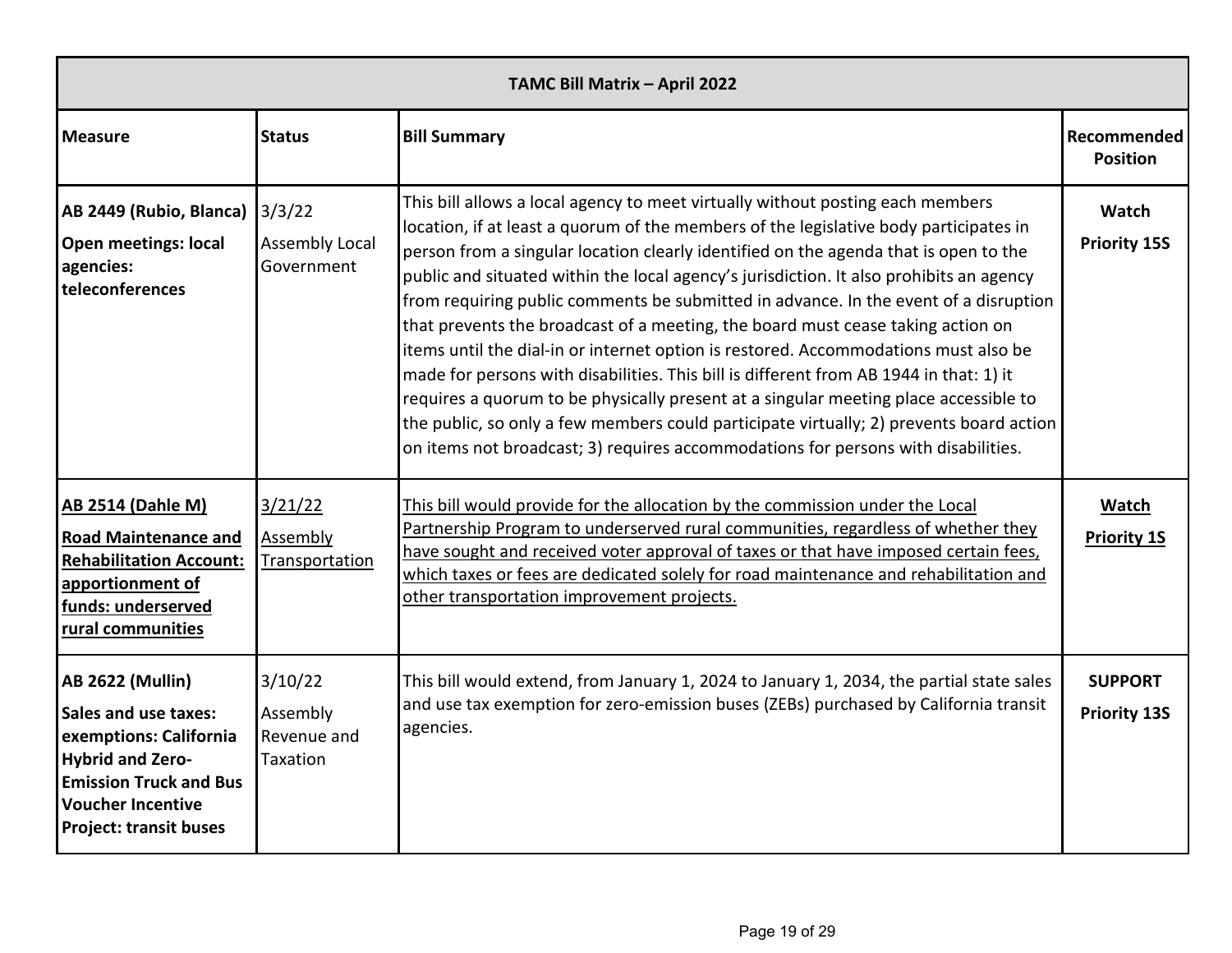| TAMC Bill Matrix - April 2022                                                                                                               |                         |                                                                                                                                                                                                                                                                                                                                                                                                                                                                                                                                                                                                                         |                                       |  |  |  |
|---------------------------------------------------------------------------------------------------------------------------------------------|-------------------------|-------------------------------------------------------------------------------------------------------------------------------------------------------------------------------------------------------------------------------------------------------------------------------------------------------------------------------------------------------------------------------------------------------------------------------------------------------------------------------------------------------------------------------------------------------------------------------------------------------------------------|---------------------------------------|--|--|--|
| <b>Measure</b>                                                                                                                              | <b>Status</b>           | <b>Bill Summary</b>                                                                                                                                                                                                                                                                                                                                                                                                                                                                                                                                                                                                     | Recommended<br><b>Position</b>        |  |  |  |
| <b>AB 2647 (Levine)</b><br>Local government: open Assembly Local<br>meetings                                                                | 3/10/22<br>Government   | This bill requires a local agency to make those writings distributed to the members of<br>the governing board available for public inspection at a public office or location that<br>the agency designates or post the writings on the local agency's internet website in a<br>position and manner that makes it clear that the writing relates to an agenda item for<br>an upcoming meeting.                                                                                                                                                                                                                           | Watch<br><b>Priority 15S</b>          |  |  |  |
| AB 2805 (Bauer-Kahan)<br><b>Department of Fish and</b><br>Game: advance<br>mitigation and regional<br>conservation<br>investment strategies | 2/18/22<br>Introduced   | This bill would authorize the Department of Fish and Wildlife (CDFW), any other public<br>agency, or federally recognized tribe to propose a regional conservation investment<br>strategy (RCIS). The bill makes changes to existing law to streamline the process of<br>developing and approving an RCIS, including removing the cap on how many such<br>strategies the CDFW can approve, clarifying that mitigation credit agreements can<br>create multi-agency credits, and clarifying requirements to support mitigation credit<br>agreements. TAMC adopted its RCIS in 2021. Staff recommends a support position. | <b>SUPPORT</b><br><b>Priority N/A</b> |  |  |  |
| SB 674 (Durazo)<br><b>Public Contracts:</b><br>workforce<br>development: covered<br>public contracts                                        | 9/9/21<br>Two-year bill | This bill would require the Labor and Workforce Development Agency to create the<br>California Jobs Plan and the United States Jobs Plan, which requires private entities<br>bidding on covered public contracts over \$10 million related to the procurement,<br>manufacturing, installation, and maintenance of transportation infrastructure,<br>excluding contracts for road, bridge, or highway construction, to include as part of<br>their application a form stating information about jobs created and retained.                                                                                               | Watch<br><b>Priority 1S</b>           |  |  |  |
| SB 726 (Gonzalez)<br><b>Alternative fuel and</b><br>vehicle technologies:<br>transportation<br>sustainability strategy                      | 9/7/21<br>Two-year bill | This bill would require the California State Resources Board and the State Energy<br>Resources Conservation and Development Commission to develop a comprehensive<br>transportation sustainability strategy. The bill would require the Board, as part of the<br>2027 update of the scoping plan, to set a greenhouse gas emissions reduction target<br>for the transportation sector.                                                                                                                                                                                                                                  | Watch<br><b>Priority 1S</b>           |  |  |  |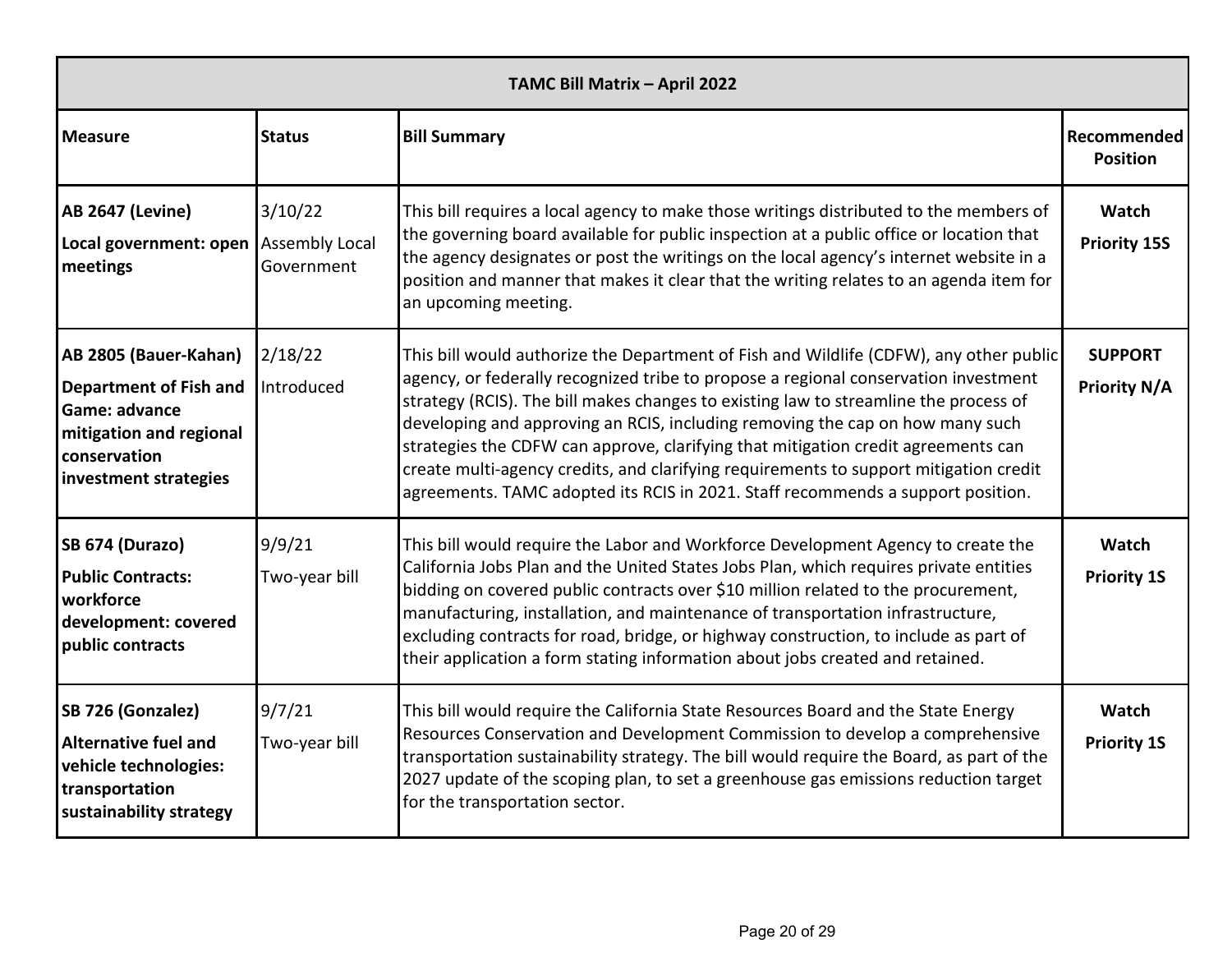| TAMC Bill Matrix - April 2022                                                                                                                   |                                    |                                                                                                                                                                                                                                                                                                                                                                                                                                                                                                                                                                                                                                                                                                                                      |                                |  |
|-------------------------------------------------------------------------------------------------------------------------------------------------|------------------------------------|--------------------------------------------------------------------------------------------------------------------------------------------------------------------------------------------------------------------------------------------------------------------------------------------------------------------------------------------------------------------------------------------------------------------------------------------------------------------------------------------------------------------------------------------------------------------------------------------------------------------------------------------------------------------------------------------------------------------------------------|--------------------------------|--|
| <b>Measure</b>                                                                                                                                  | <b>Status</b>                      | <b>Bill Summary</b>                                                                                                                                                                                                                                                                                                                                                                                                                                                                                                                                                                                                                                                                                                                  | Recommended<br><b>Position</b> |  |
| SB 771 (Becker)<br><b>Sales and Use Tax Law:</b><br>zero emissions vehicle<br>exemption                                                         | 5/26/21<br>Two-year bill           | This bill would provide a state sales tax exemption on the purchase of an electric or a<br>hybrid electric vehicle.                                                                                                                                                                                                                                                                                                                                                                                                                                                                                                                                                                                                                  | Watch<br><b>Priority 1S</b>    |  |
| SB 873 (Newman)<br>California<br>Transportation<br><b>Commission: state</b><br>transportation<br>improvement program:<br>capital outlay support | 3/9/22<br>Senate<br>Transportation | This bill would require the California Transportation Commission (CTC) to make an<br>allocation of capital outlay support resources by project phase, including<br>preconstruction, for each project in the State Transportation Improvement Program<br>(STIP). The bill would require the CTC to develop guidelines, in consultation with the<br>Department of Transportation (Caltrans), to implement these allocation procedures.<br>The CTC would be required to establish a threshold for requiring a supplemental<br>project allocation. Caltrans would be required to submit a supplemental project<br>allocation request to the CTC for each project that experiences cost increases above<br>the amounts in its allocation. | Watch<br><b>Priority 2S</b>    |  |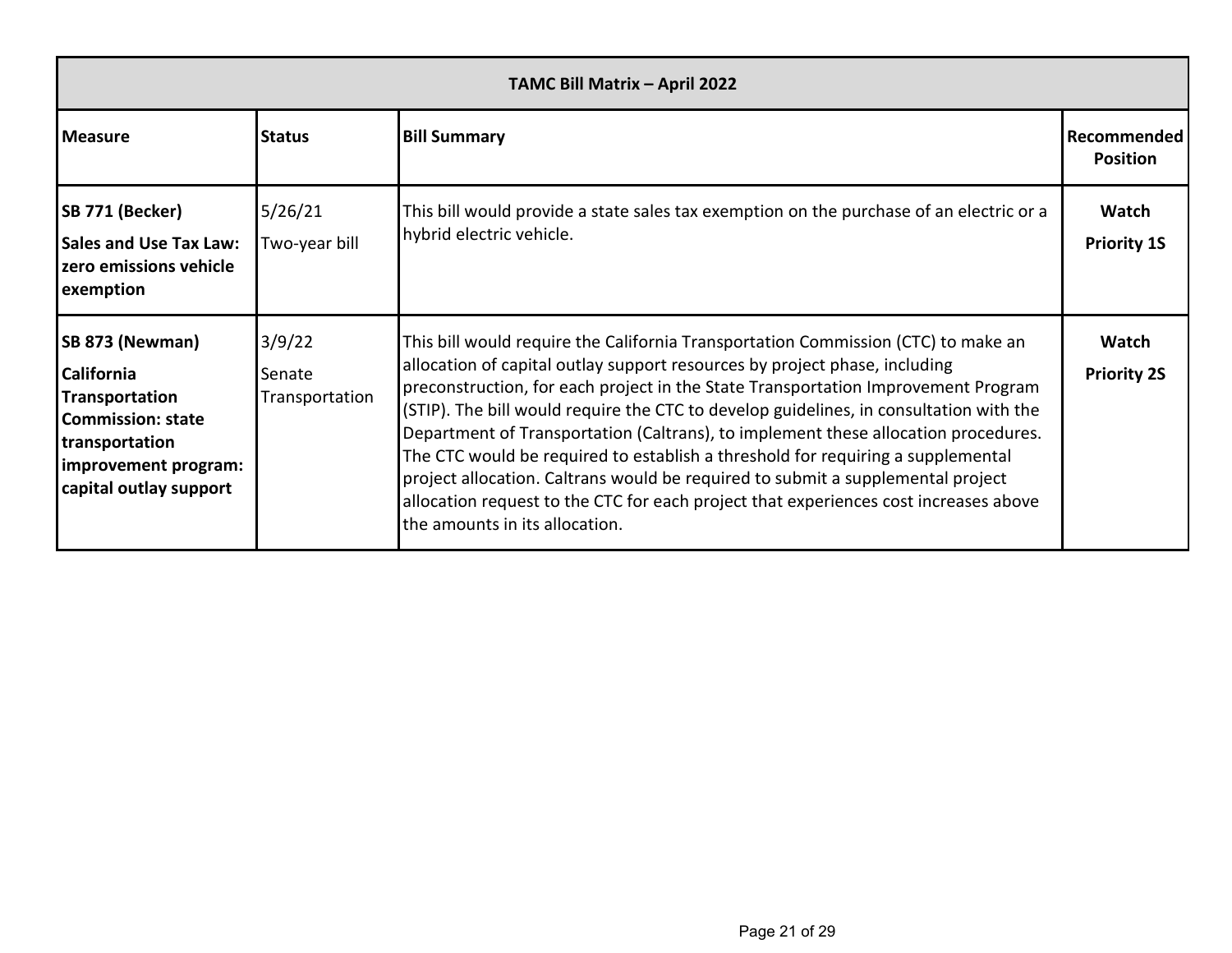| TAMC Bill Matrix - April 2022                                                    |                                     |                                                                                                                                                                                                                                                                                                                                                                                                                                                                                                                                                                                                                                                                                                                                                                                                                                                                                                                                                                                                                                                                                                                                                                                                                                                                 |                                       |  |
|----------------------------------------------------------------------------------|-------------------------------------|-----------------------------------------------------------------------------------------------------------------------------------------------------------------------------------------------------------------------------------------------------------------------------------------------------------------------------------------------------------------------------------------------------------------------------------------------------------------------------------------------------------------------------------------------------------------------------------------------------------------------------------------------------------------------------------------------------------------------------------------------------------------------------------------------------------------------------------------------------------------------------------------------------------------------------------------------------------------------------------------------------------------------------------------------------------------------------------------------------------------------------------------------------------------------------------------------------------------------------------------------------------------|---------------------------------------|--|
| <b>Measure</b>                                                                   | <b>Status</b>                       | <b>Bill Summary</b>                                                                                                                                                                                                                                                                                                                                                                                                                                                                                                                                                                                                                                                                                                                                                                                                                                                                                                                                                                                                                                                                                                                                                                                                                                             | Recommended<br><b>Position</b>        |  |
| SB 922 (Wiener)<br><b>CEQA</b> exemptions;<br>transportation-related<br>projects | 3/16/22<br>Senate<br>Appropriations | This bill would repeal the January 1, 2030, sunset date, to indefinitely continue an<br>exemption from the California Environmental Quality Act (CEQA) for bicycle<br>transportation plans for an urbanized area for restriping of streets and highways,<br>bicycle parking and storage, signal timing to improve street and highway intersection<br>operations, and related signage for bicycles, pedestrians, and vehicles. The bill repeals<br>the January 1, 2023, to indefinitely continue a CEQA exemption for transit<br>prioritization projects and projects for pedestrian and bicycle facilities or for the<br>institution or increase of new bus rapid transit, bus, or light rail services on public or<br>highway rights-of-way. Provisions relating to projects valued at over \$100 million<br>require additional consideration for displacement of disadvantaged communities and<br>suggest anti-displacement strategies, designs, or actions for those projects for which<br>at least 50% of the project or projects' stops and stations are in an area at risk of<br>residential displacement and will have a maximum of 15-minute peak headways. MST<br>recommends a support position as it extends the CEQA exemption for transit projects. | <b>SUPPORT</b><br><b>Priority 11S</b> |  |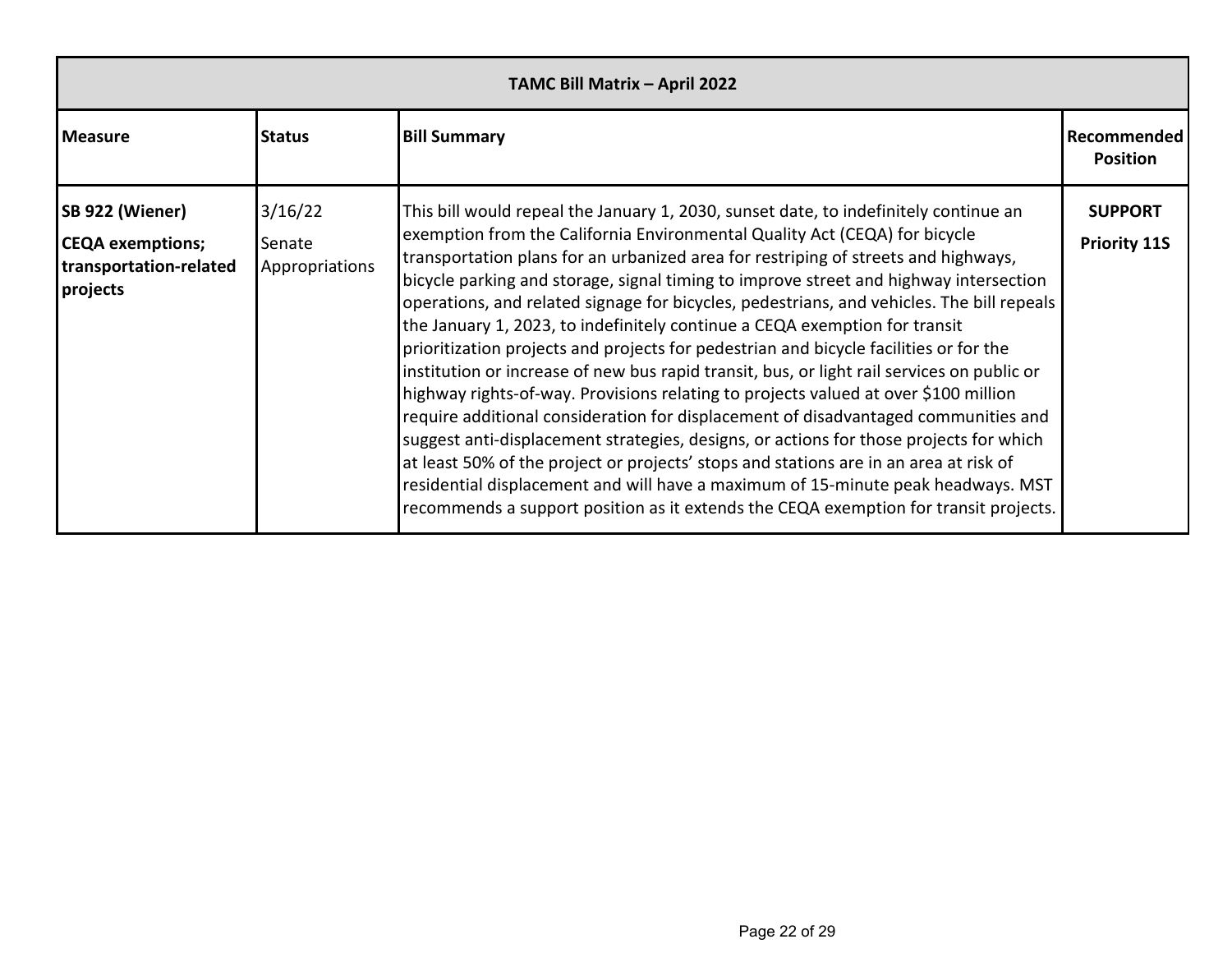| TAMC Bill Matrix - April 2022                                                                                                        |                                     |                                                                                                                                                                                                                                                                                                                                                                                                                                                                                                                                                                                                                                                                                                                                                                                                                                                                                                                                                                                                                                                                                                                                                                                                                                                                                                                                              |                                      |  |
|--------------------------------------------------------------------------------------------------------------------------------------|-------------------------------------|----------------------------------------------------------------------------------------------------------------------------------------------------------------------------------------------------------------------------------------------------------------------------------------------------------------------------------------------------------------------------------------------------------------------------------------------------------------------------------------------------------------------------------------------------------------------------------------------------------------------------------------------------------------------------------------------------------------------------------------------------------------------------------------------------------------------------------------------------------------------------------------------------------------------------------------------------------------------------------------------------------------------------------------------------------------------------------------------------------------------------------------------------------------------------------------------------------------------------------------------------------------------------------------------------------------------------------------------|--------------------------------------|--|
| <b>Measure</b>                                                                                                                       | <b>Status</b>                       | <b>Bill Summary</b>                                                                                                                                                                                                                                                                                                                                                                                                                                                                                                                                                                                                                                                                                                                                                                                                                                                                                                                                                                                                                                                                                                                                                                                                                                                                                                                          | Recommended<br><b>Position</b>       |  |
| SB 932 (Portantino)<br><b>General plans:</b><br>circulation element:<br>bicycle and pedestrian<br>plans and traffic calming<br>plans | 3/23/22<br>Senate<br>Transportation | Commencing January 1, 2023, tThis bill would require the legislative body, upon any<br>the next substantive revision of the circulation element, on or before June 30, 2024,<br>to develop or update the plan for a balanced, multimodal transportation network, and<br>to ensure that a modified circulation element the plan includes bicycle and pedestrian<br>plans and traffic calming plans for any urbanized area within the scope of the county<br>or city general plan. This bill would require a county or city to include in its modified<br>circulation element a map of the high injury network within its boundaries and would<br>further require a county or city to identify and prioritize safety improvements that<br>may be implemented within 15 years that would address serious and injurious traffic<br>collisions begin implementation of the plan within 2 years of the date of adoption of<br>the plan. This bill would increase or decrease the 4520-year implementation period<br>based on whether the measures introduced by a county or city work to reduce its<br>percentage of traffic violence. This bill would allow a person injured within the right-<br>of-way in a collision with a motor vehicle to have a cause of action for failure to<br>comply with these provisions against specified counties. | Watch<br><b>Priority 14S</b>         |  |
| SB 942 (Newman)<br><b>Low Carbon Transit</b><br><b>Operations Program:</b><br>free or reduced fare<br>transit program                | 3/22/22<br>Senate<br>Appropriations | This bill would allow public transit agencies to use funds from the Low Carbon Transit<br>Operations Program to subsidize an ongoing free or reduced fare transit<br>program. Sponsored by the California Transit Association.                                                                                                                                                                                                                                                                                                                                                                                                                                                                                                                                                                                                                                                                                                                                                                                                                                                                                                                                                                                                                                                                                                               | <b>SUPPORT</b><br><b>Priority 3S</b> |  |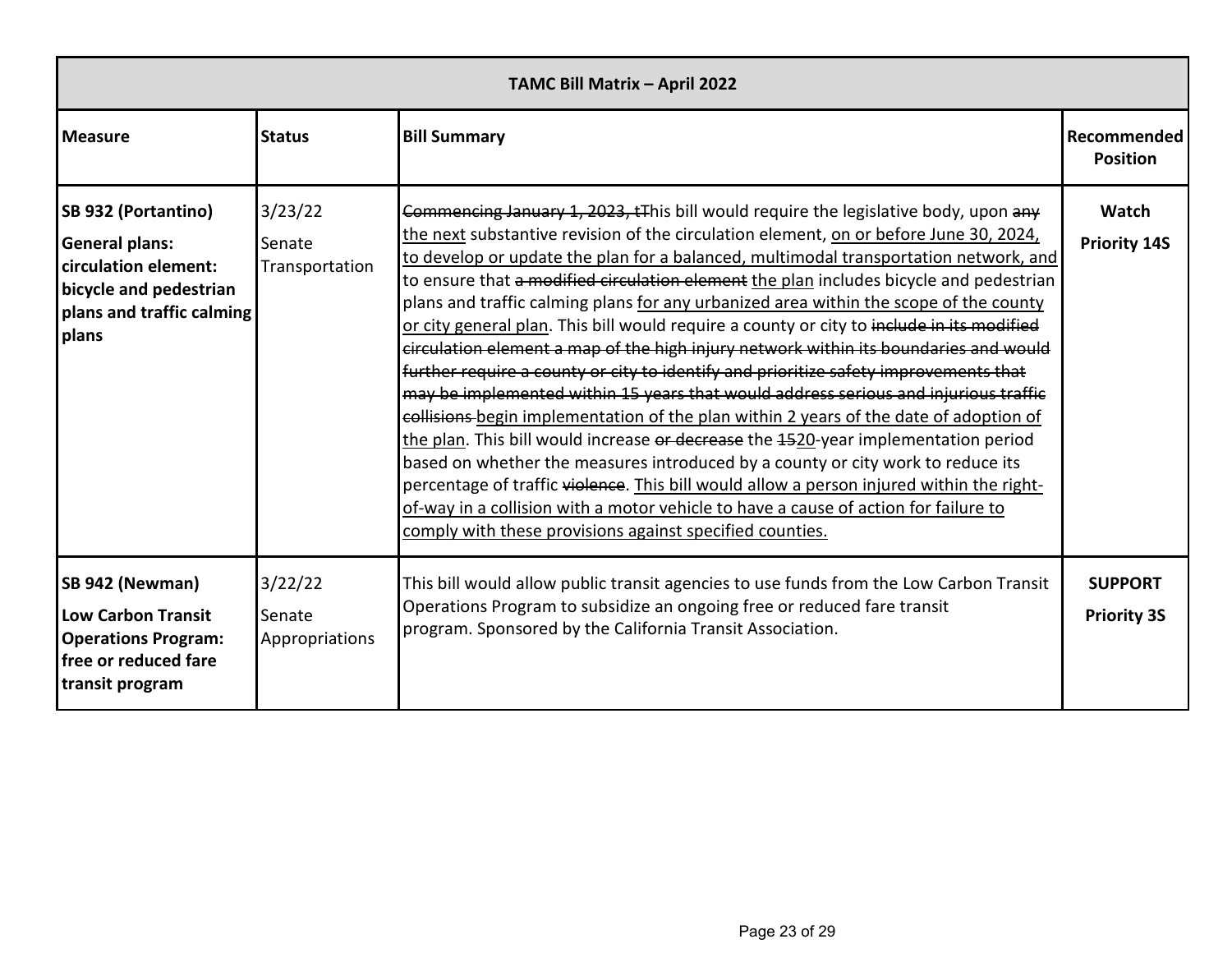| TAMC Bill Matrix - April 2022                                                          |                                     |                                                                                                                                                                                                                                                                                                                                                                                                                                                                                                                                                                                                                                                                                                                                                                                                                                                                                                                                                                                                                                                                                                                                                                                                                                                                                                  |                                |  |
|----------------------------------------------------------------------------------------|-------------------------------------|--------------------------------------------------------------------------------------------------------------------------------------------------------------------------------------------------------------------------------------------------------------------------------------------------------------------------------------------------------------------------------------------------------------------------------------------------------------------------------------------------------------------------------------------------------------------------------------------------------------------------------------------------------------------------------------------------------------------------------------------------------------------------------------------------------------------------------------------------------------------------------------------------------------------------------------------------------------------------------------------------------------------------------------------------------------------------------------------------------------------------------------------------------------------------------------------------------------------------------------------------------------------------------------------------|--------------------------------|--|
| <b>Measure</b>                                                                         | <b>Status</b>                       | <b>Bill Summary</b>                                                                                                                                                                                                                                                                                                                                                                                                                                                                                                                                                                                                                                                                                                                                                                                                                                                                                                                                                                                                                                                                                                                                                                                                                                                                              | Recommended<br><b>Position</b> |  |
| <b>SB 1049 (Dodd)</b><br>Transportation<br><b>Resilience Program</b>                   | 3/22/22<br>Senate<br>Appropriations | This bill would establish the Transportation Resilience Program in the Department of<br>Transportation (Caltrans), to be funded in the annual Budget Act from 15% of the<br>available federal National Highway Performance Program funds and 100% of the<br>available federal Promoting Resilient Operations for Transformative, Efficient, and<br>Cost-Saving Transportation program funds. The bill would provide for funds to be<br>allocated by the California Transportation Commission (CTC) for climate adaptation<br>planning and resilience improvements, as defined, that address or mitigate the risk of<br>recurring damage to, or closures of, the state highway system, other federal-aid<br>roads, public transit facilities, and other surface transportation assets from extreme<br>weather events, sea level rise, or other climate change-fueled natural hazards. The bill<br>would establish specified eligibility criteria for projects to receive funding under the<br>program and would require the CTC to prioritize projects that meet certain criteria.                                                                                                                                                                                                                | Watch<br><b>Priority 2S</b>    |  |
| <b>SB 1078 (Allen)</b><br>Sea Level Rise Revolving Senate<br><b>Loan Pilot Program</b> | 3/23/22<br>Appropriations           | This bill would require the Ocean Protection Council (OPC), in consultation with the<br>State Coastal Conservancy, to develop the Sea Level Rise Revolving Loan Pilot Program<br>for purposes of providing low-interest loans to local jurisdictions for the purchase of<br>coastal properties in their jurisdictions identified as vulnerable coastal property<br>located in specified communities, including low-income communities, as provided.<br>The bill would require the OPC, before January 1, 2024, in consultation with other<br>state planning and coastal management agencies, as provided, to adopt guidelines<br>and eligibility criteria for the program. The bill would authorize specified local<br>jurisdictions to apply for, and be awarded, a low-interest loan under the program<br>from the conservancy, in consultation with the council, if the local jurisdiction<br>develops and submits to the conservancy a vulnerable coastal property plan and<br>completes all other requirements imposed by the OPC. The bill would require the<br>conservancy, in consultation with the OPC to review the plans to determine whether<br>they meet the required criteria and guidelines for vulnerable coastal properties to be<br>eligible for participation in the program. | Watch<br><b>Priority 2S</b>    |  |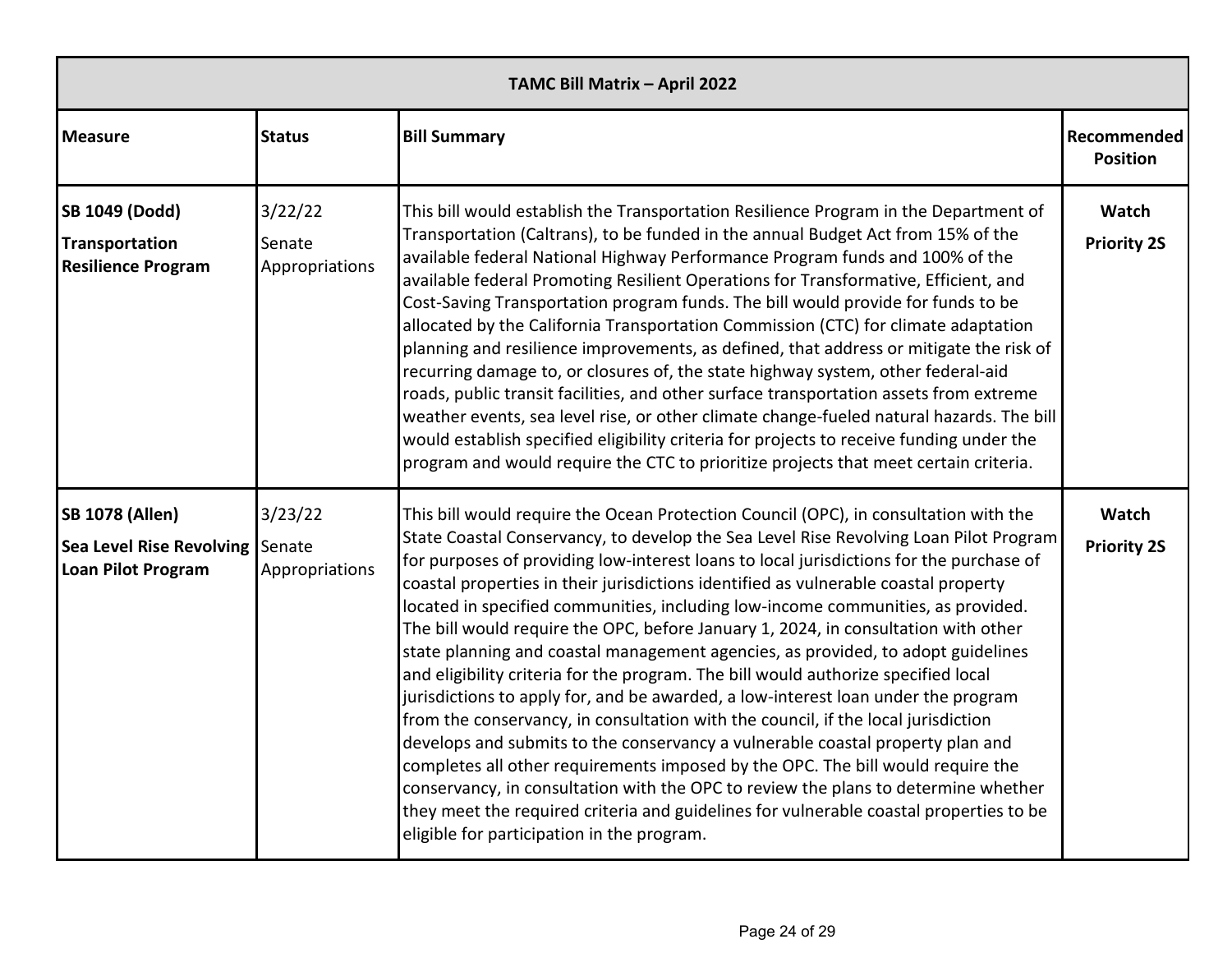| TAMC Bill Matrix - April 2022                                                                                            |                                            |                                                                                                                                                                                                                                                                                                                                                                                                                                                                                                                                                                                                                                                                                                                                                                            |                                       |  |
|--------------------------------------------------------------------------------------------------------------------------|--------------------------------------------|----------------------------------------------------------------------------------------------------------------------------------------------------------------------------------------------------------------------------------------------------------------------------------------------------------------------------------------------------------------------------------------------------------------------------------------------------------------------------------------------------------------------------------------------------------------------------------------------------------------------------------------------------------------------------------------------------------------------------------------------------------------------------|---------------------------------------|--|
| <b>Measure</b>                                                                                                           | <b>Status</b>                              | <b>Bill Summary</b>                                                                                                                                                                                                                                                                                                                                                                                                                                                                                                                                                                                                                                                                                                                                                        | <b>Recommended</b><br><b>Position</b> |  |
| <b>SB 1121 (Gonzales)</b><br><b>State and local</b><br>transportation system:<br>needs assessment                        | 3/17/22<br>Senate<br><b>Transportation</b> | This bill would require the CTC to conduct a 10 year needs assessment and to identify<br>areas where needs may exceed revenues.                                                                                                                                                                                                                                                                                                                                                                                                                                                                                                                                                                                                                                            | Watch<br><b>Priority 1S</b>           |  |
| <b>SB 1175 (McGuire)</b><br>Department of<br>Transportation:<br>intermodal passenger<br>services: rail corridors         | 3/23/22<br><b>Senate</b><br>Transportation | Existing law authorizes the Department of Transportation to construct, acquire, or<br>lease, and improve and operate, rail passenger terminals and related facilities that<br>provide intermodal passenger services along specified corridors. This bill would<br>expand that authorization to include the Sacramento-Larkspur-Novato-Cloverdale<br>corridor. While not directly relevant to TAMC, we are part of the larger rail mega<br>region with the Sonoma-Marin Area Rail Transit District (SMART) and recommend<br>supporting our partner agency in this effort.                                                                                                                                                                                                   | <b>SUPPORT</b><br><b>Priority NA</b>  |  |
| <b>SB 1217 (Allen)</b><br><b>State-Regional</b><br><b>Collaborative for</b><br><b>Climate, Equity, and</b><br>Resilience | 3/29/22<br>Senate<br>Transportation        | This bill would establish, until January 1, 2028, the State-Regional Collaborative for<br>Climate, Equity, and Resilience to provide guidance, on or before January 1, 2024, to<br>the California Air Resources Board (CARB) for approving new guidelines for<br>sustainable communities strategies. The collaborative would consist of one<br>representative each of CARB, the Transportation Agency, the Department of Housing<br>and Community Development, and the Strategic Growth Council, along with 10 public<br>members representing various local and state organizations. The bill would require,<br>on or before December 31, 2025, CARB to update the guidelines for sustainable<br>communities strategies to incorporate suggestions from the collaborative. | Watch<br><b>Priority 2S</b>           |  |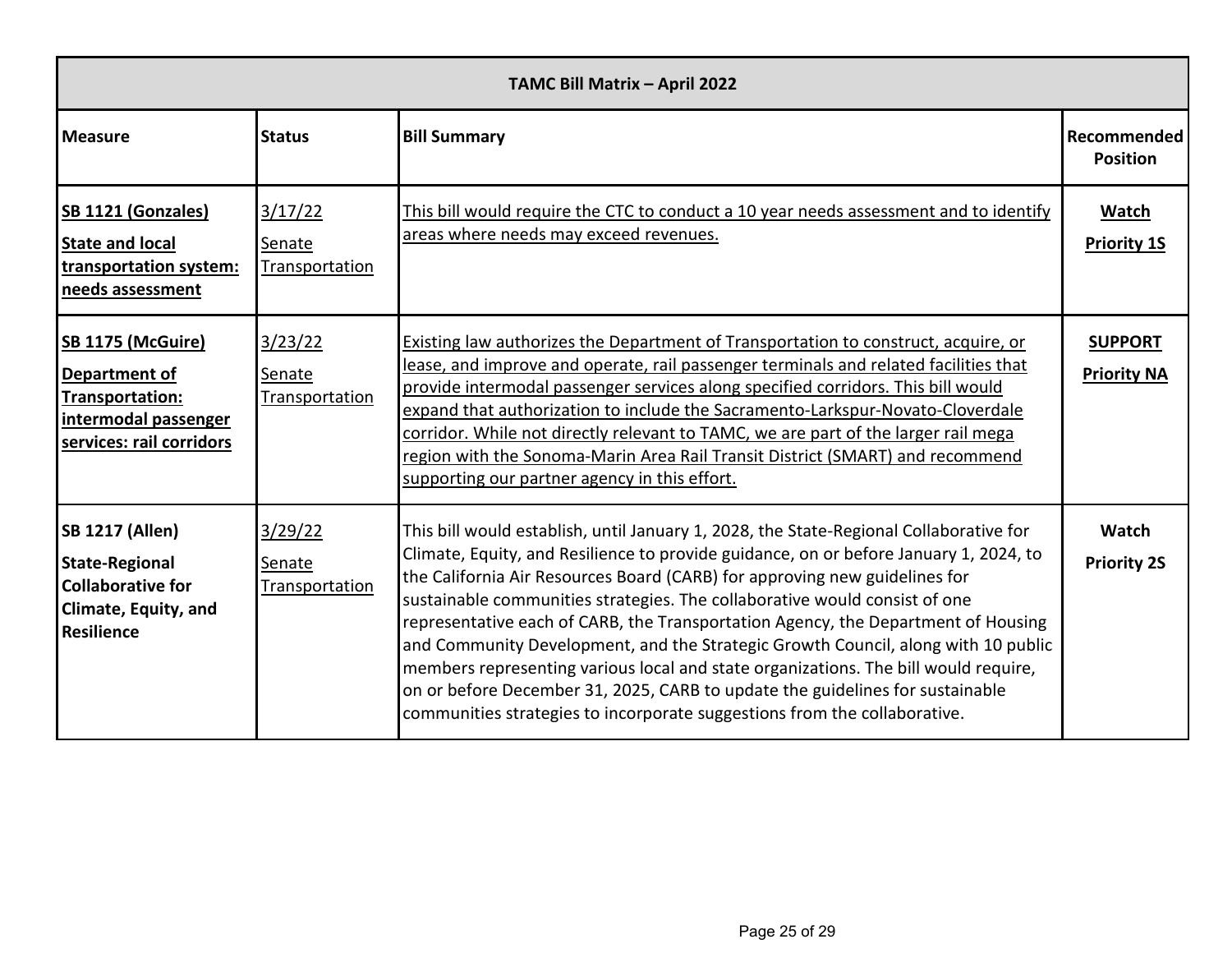

# *Memorandum*

| Subject:             | <b>CalRecycle Tire Derived Aggregate</b> |
|----------------------|------------------------------------------|
| <b>Meeting Date:</b> | May 5, 2022                              |
| From:                | Doug Bilse, Principal Engineer           |
| To:                  | <b>Technical Advisory Committee</b>      |

### **RECOMMENDED ACTION:**

RECEIVE presentation on the CalRecycle Derived Aggregate program.

### **SUMMARY:**

Tire Derived Aggregate, or TDA, is a sustainable lightweight and cost-efficient material that can be used for transportation projects. The California Department of Resources Recycling and Recovery, known as CalRecycle, will present information and grant opportunities available to agencies for the use of TDA products.

### **FINANCIAL IMPACT:**

CalRecycle can assist agencies find grant opportunities for for the use of Tire Derived Aggregate products.

#### **DISCUSSION:**

The California Department of Resources Recyclingand Recovery, known as CalRecycle, is a department within the California Environmental Protection Agency. CalRecycle provides training and ongoing support for Local Enforcement Agencies, which regulate and inspect California's active and closed solid waste landfills, as well as materials recovery facilities, solid waste transfer stations, compost facilities, and more. The permitting and inspection processes help CalRecycle fulfill its mission to protect the health and safety of Californians and the environment.

CalRecycle has a goal to increase the diversion of waste tires from landfills. One way that CalRecycle hopes to achieve this goal is by promoting the use of tire-derived aggregate (TDA) in civil engineering applications. TDA is a lightweight and highly permeable aggregate made from used scrap tires. Currently, California generates more than 40 million waste tires per year. TDA is a cost-efficient fill that can be used for road slide repair, embankment repair, retaining walls, vibration mitigation for light rail tracks, and many other applications. Since TDA is made from recycled tires, it's also a sustainable product that diverts millions of used tires from landfills. CalRecycle encourages the use of TDA in California through several programs:

- CalRecycle provides **[engineering](https://calrecycle.ca.gov/Tires/TDA/Contacts/) and technical assistance** to local jurisdictions for education, design, and construction oversight on TDA projects in California.
- CalRecycle has a **TDA grant [program](https://calrecycle.ca.gov/Tires/Grants/TDA/)**to provide assistance to localgovernments to fund TDA projects.

A CalRecycle representative will provide the Committee with a presentation on the program and address any questions from members.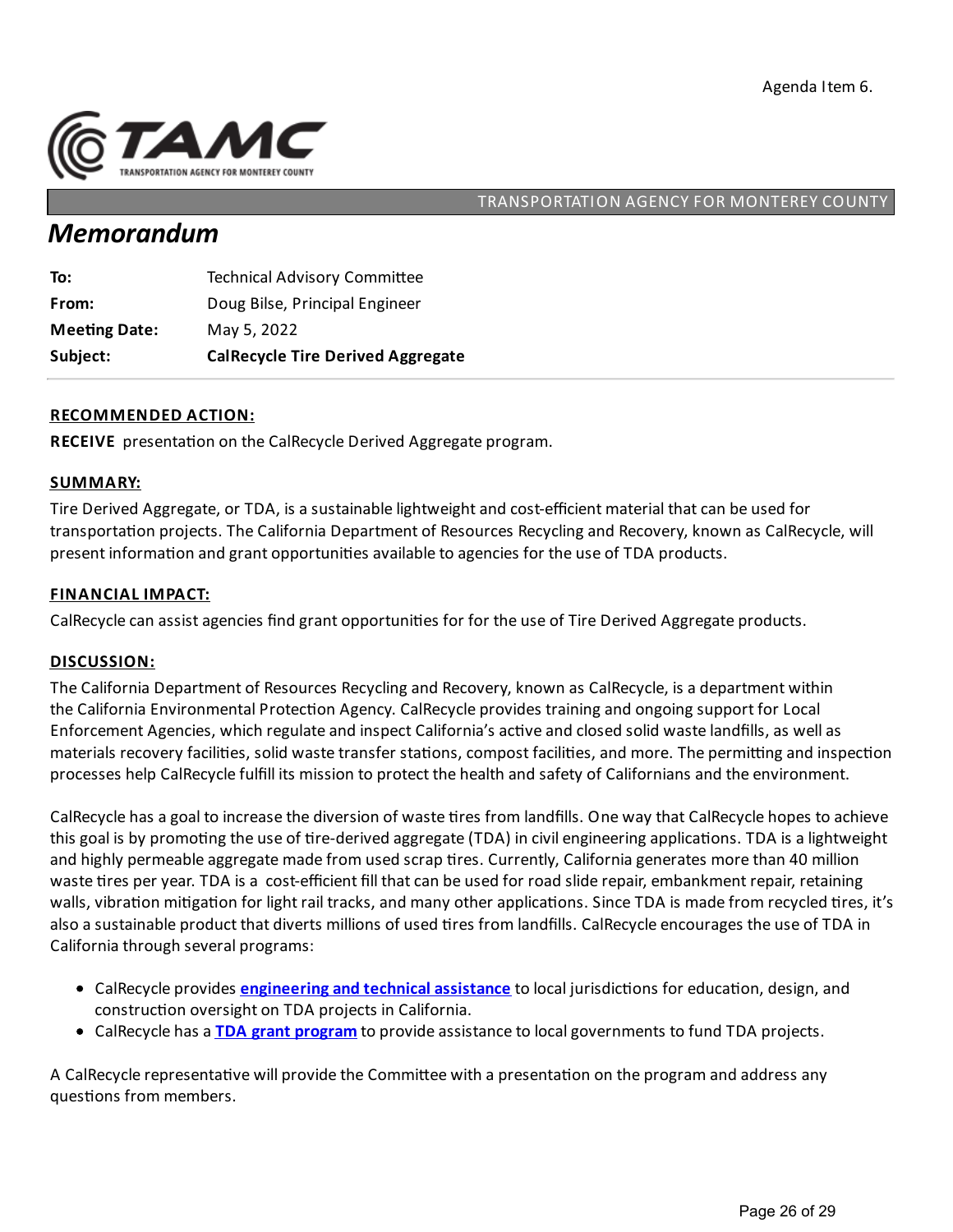

# *Memorandum*

| Subject:             | <b>Regional Surface Transportation Program - Outstanding Balances</b> |
|----------------------|-----------------------------------------------------------------------|
| <b>Meeting Date:</b> | May 5, 2022                                                           |
| From:                | Michael Zeller, Director of Programming & Project Delivery            |
| To:                  | <b>Technical Advisory Committee</b>                                   |

### **RECOMMENDED ACTION:**

RECEIVE information on outstanding balances of local jurisdiction shares of Surface Transportation Block Grant Program (formerly "Regional Surface Transportation Program") funds.

### **SUMMARY:**

The Transportation Agency Board approved fair-share and competitive funding from the Surface Transportation Block Grant Program in August 2020, and a program of projects for the Safe Streets Pilot Program in December 2019. The Agency's adopted funding program guidelines require the funds to be expended within three years or be subject to rescission.

### **FINANCIAL IMPACT:**

At its December 4, 2019 meeting, the Transportation Agency Board approved \$1.1 million of Surface Transportation Block Grant Program funds for the Safe Streets Pilot Program from the TAMC Reserve for Complete Street implementation. Subsequently, at its August 26, 2020 meeting, the Transportation Agency Board voted to approve \$10.55 million of Surface Transportation Block Grant Program and Transportation Development Act 2% funds from the Transportation Agency's FY 2020/21, 2021/22 and 2022/23 allocation for a new round of competitive grants. The local jurisdictions were also apportioned fair-share funding to use at their discretion subject to eligibility requirements and Board approval.

### **DISCUSSION:**

The Surface Transportation Block Grant Program is a federal program that provides states and local jurisdictions with funding for highway improvements, street rehabilitation and transportation enhancements. The Transportation Agency receives an annual apportionment of funding, passed through the State. Because Monterey County didn't have an urbanized area with a population of greater than 200,000 in the 1990 census, it qualified for the state exchange program, whereby Caltrans keeps the federal Surface Transportation Block Grant Program apportionments for a region and gives the regional agency an equivalent amount of state cash.

The Transportation Agency distributes the funding in both fair-share and competitive programs, after setting aside 10% for aTAMC Reserve to fund programs such as the RegionalTraffic Counts and the Safe Streets Pilot Program. Monterey County and the cities receive fair-share funds based on a formula of 50% population and 50% centerline miles. The total fair share allocation over the prior three year cycle was \$3.6 million.

The Transportation Agency distributes the remaining portion of the funding on a competitive basis to transportation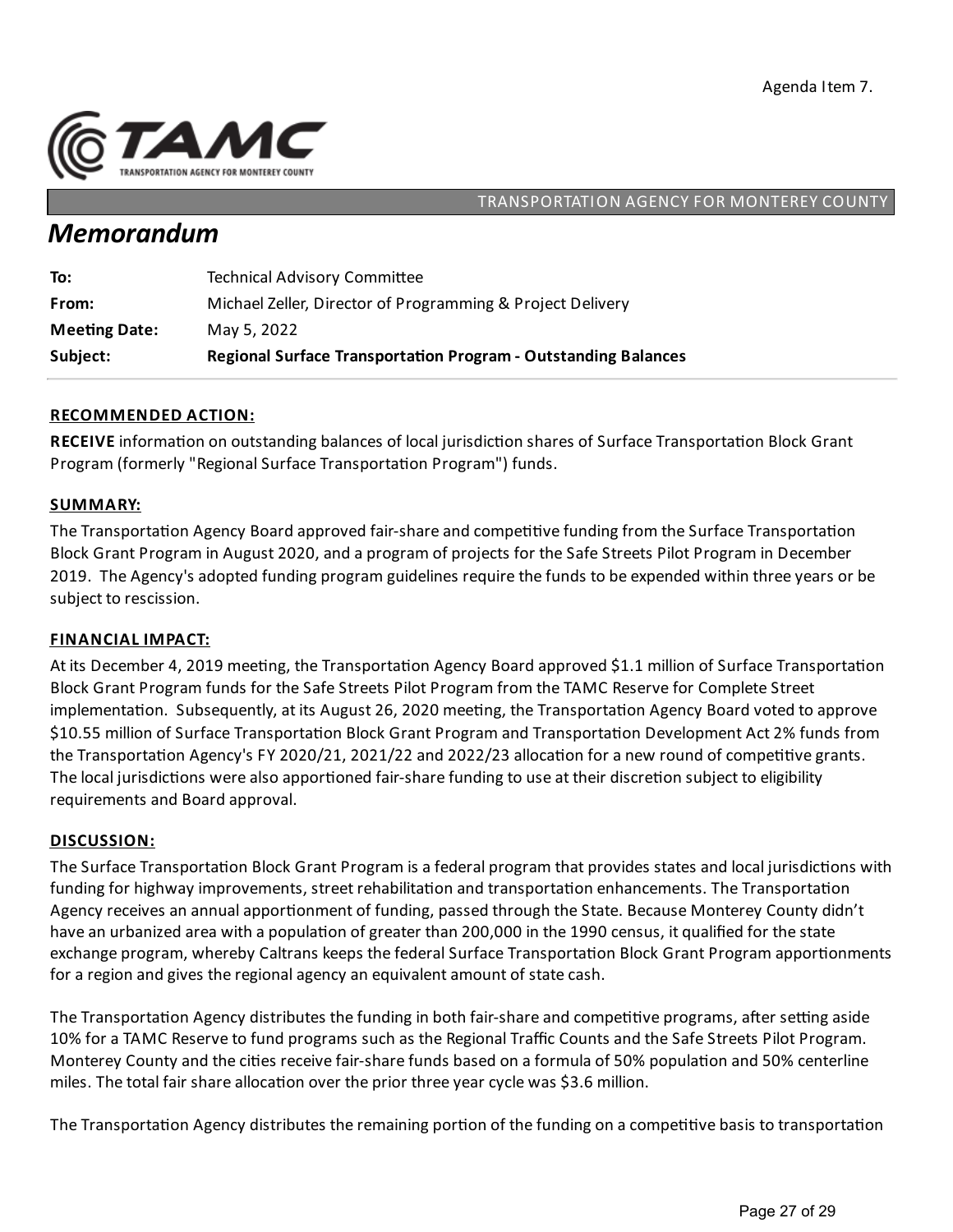projects based on a variety of criteria, including safety, traffic volume, project readiness, and the jurisdiction's utilization of grant and fair-share funding. Project proposals are scored out of a total 100 possible points, with the jurisdiction fully programming their fair-share funds and past performance on delivering competitive grant projects constituting 20 of those points.

Additionally, California State Assembly Bill 1012 (AB102) requires that Surface Transportation Block Grant Program funds are subject to a "timely use of funds" provision. Assembly Bill 102 requires that once funds are obligated towards a project then the jurisdiction has up to three years to use the funds or lose them. The TAMC Board also has implemented a timely "Use of Funds Provision" that is similar to AB1012. The TAMC Timely Use of Funds policy stipulates that funds will be de-programmed from a local agency if project implementation is not moving forward in a satisfactory manner and reapplied towards a project that is ready for implementation. This process of fund redistribution requires the approval of the TAMC Board of Directors and will occur at the award of the next competitive grant cycle in August 2023.

Attached with this report is a listing of each jurisdiction with outstanding balances of Surface Transportation Block Grant Program funding. In addition to having projects with balances of funding remaining, several jurisdictions have unprogrammed balances of fair-share funding that is eligible to program to projects. Agency staff requests that each jurisdiction review the listing of balances and notifies staff of any incorrectly reported amounts or projects that have been completed with balances remaining, and submit requests to program available fair-share funding.

# ATTACHMENTS:

 $\Box$ Outstanding Balances of STBGP and TDA 2% Funding